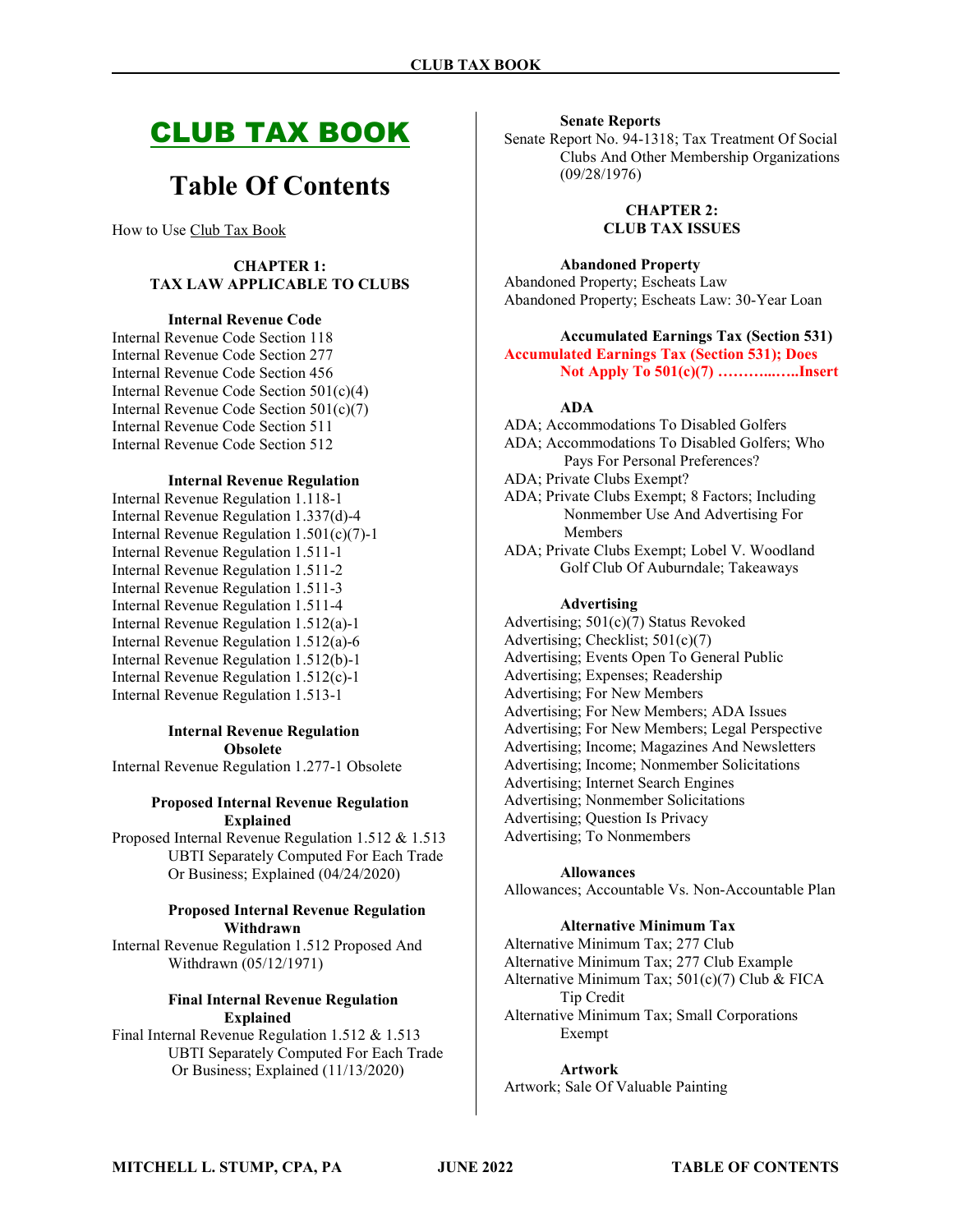#### **Assessments**

Assessments; 277 Club

#### Automobiles

Automobiles; Club Policies

## Awards

Awards; Achievement Clarifications Awards; Exceptional Productivity Awards; Length-Of-Service Awards; Safety Achievement

## Barter

Barter Transactions

Barter Transactions; Free Golfing Privileges Barter Transactions; Free Golfing Privileges; Back Pay Barter Transactions; Ranger Services For Golf

Privileges

## Building Lots

Building Lots; Use In Club Operations

## **Caddies**

Caddies; Employment Classification Issues Caddies; Expenses Of Independent Contractors Caddies; Payment Method Caddies; Payroll Taxes Caddies; The Garden City Golf Club; What Not To Do Caddies; Worker's Compensation

## Capital Assessment

Capital Assessment; 277 Club Capital Assessment; 277 Club; Article By Gary Porter Capital Assessment; 277 Club; Failure To Designate Capital Assessment; 277 Club; Investment Motive Required? Capital Assessment; 277 Club; New Member Investment Motive Required? Capital Assessment; Replacement Reserves

## Casualty Loss

Casualty Loss Restoration; Capital Expenditures

Catering Catering; Nontraditional Income Catering; Off Premises

Change Year End Change Year End

Charitable Set Aside Charitable Set Aside; Fund Raiser Charitable Set Aside; Gift Of Stock Charitable Set Aside; Interest Income Charitable Set Aside; Proposed & Withdrawn Regulations Charitable Set Aside; Reduces Taxable Income

#### **Charity**

## Charity; Agency Relationship Required…....Insert

Charity; Auctions; Disclosures Charity; Balls

Charity; Certificates; Quid Pro Quo Disclosures

- Charity; Certificates; Tax Deductions
- Charity; Club Collecting On Behalf Of; Agency Relationship

Charity; Club Scholarship Programs

Charity; Clubhouse; Facade

Charity; Clubhouse; Historic Preservation

- Charity; Conservation Easement; Exclusive Test
- Charity; Conservation Easement; Golf Course Value
- Charity; Conservation Easement; Qualifies For Reinvestment

Charity; Conservation Easement; Real Estate Tax Savings

Charity; Donations; State Mandated From Bingo Proceeds

- Charity; Golf/Tennis Tournament
- Charity; Golf Tournament; Who Pays?
- Charity; Lease Of Equipment For Golf Course
- Charity; Member Directing Club To Make Payment On Member's Behalf
- Charity; Private Foundations; Club Scholarship Programs
- Charity; Private Foundations; Club Scholarship Programs; % Test Failed
- Charity; Restoring Club's Historic Building

## Charity; Setting Up 501(c)(3)

Charity; Setting Up 501(c)(3); Article; Employer - Related Tax-Exempt Scholarship Funds

- Charity; Setting Up 501(c)(3); Club Scholarship Programs; % Test Failed
- Charity; Setting Up 501(c)(3); For Club Employer Related Educational Grants

Charity; Setting Up 501(c)(3); Employer-Related Scholarship Awards Not Taxable

- Charity; Setting Up 501(c)(3); Funding Club Activity and Amenity
- Charity; Setting Up 501(c)(3); Funneled Millions To Eating Clubs To Pay For Social Facilities

## **Checklists**

Checklists; 2018 Tax Law Changes Checklists; 501(c)(7); Advertising Checklists; 501(c)(7); Disposition Of Club Asset Checklists;  $501(c)(7)$ ; FIN 48 Checklists; 501(c)(7); Form 990; Mistakes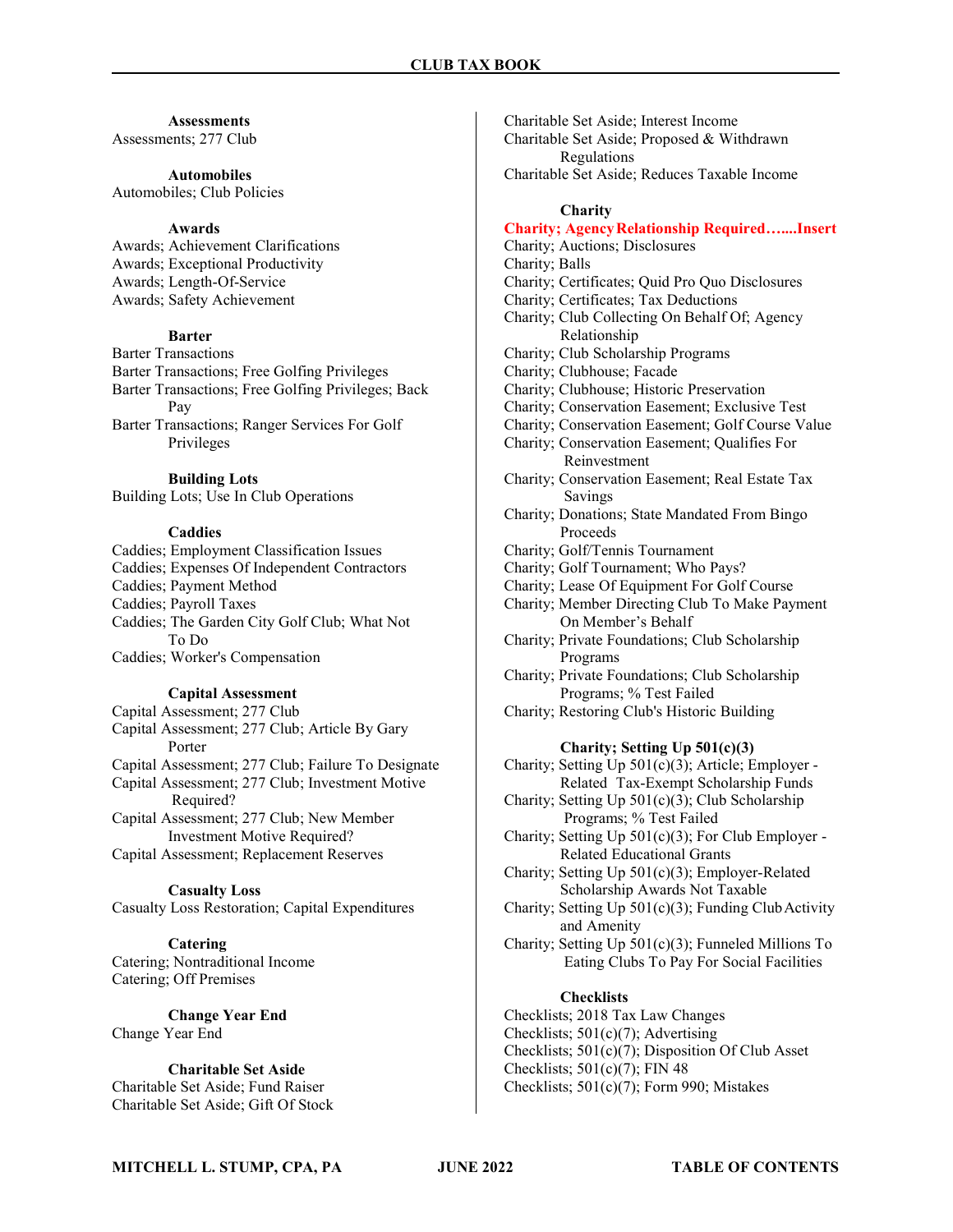Checklists; 501(c)(7) Form 1024; Preparation For Tax-Exempt Status Checklists; 501(c)(7); IRS Audit Preparation Checklists; 501(c)(7); Nontraditional Income Checklists; 501(c)(7); Privacy; Tax Related Checklists; 501(c)(7); Recording Of Income For Tax Purposes Checklists; 501(c)(7); Revenue Procedure 71-17 Checklists; 501(c)(7); Section 277; Taxable Comparison Checklists; 501(c)(7); Tax Issues Found In Operations Checklists; 501(c)(7); Web Site Checklists; Audit Committee Activity Checklists; Board Tax Resolutions Checklists; Club Executive; Year End Compensation Planning Checklists; Employee Vs. Independent Contractor Checklists; Exempt Status; Times To Be 501(c)(7) Checklists; Growing Your Club Checklists; Member Vs. Nonmember Decision Making Checklists; Tipping Policy; Bag Staff Checklists; Tipping Policy; "Voluntary Gratuity" Vs. "Mandatory Service Charge; Wage & Hour Checklists; Year End Reporting Requirement

Club Related Associations & Newsletters

Club Related Associations & Newsletters

## Corporate Checks

Corporate Checks; 501(c)(7) Corporate Checks; Bad Facts = Nonmember Income Corporate Checks; For Dues; Tax Free Fringe Benefit

## Corporate Contributions

Corporate Contribution To 501(c)(7) Club

#### Corporate Members

Corporate Members; 277 Taxable Clubs Corporate Members; 501(c)(7) Corporate Members; Living Trusts Corporate Members; LLC's; Single Member

## Corporate Sponsored Members

Corporate Sponsored Members

#### COVID-19

COVID-19; Employee Retention Credit; Explained COVID-19; Employee Retention Credit; Include In Gross Income Vs. Reduce Payroll Expense COVID-19; Employee Retention Credit; Reduce Payroll Expenses

Credit Cards Credit Cards; Checkout Fee Now Allowed In Some **States** Credit Cards; Nonmembers; General Public Credit Cards; Nonmembers; Nonmember Income Credit Cards; Paying Vendors; Rebate Member Related? Credit Cards; Surcharge Added Credit Cards; Used For Dues

## De Minimis

De Minimis; Defined De Minimis; Example

#### Debt Cancellation

Debt Cancellation: Another Analysis Debt Cancellation; Bankrupt Club Debt Cancellation; Deadbeats Debt Cancellation; Insolvent But Not Bankrupt Club Debt Cancellation; Not Insolvent Club

#### Deferred Compensation

Deferred Compensation; 457; IRS Manual Exam Guidelines Deferred Compensation; 457(b) & 457(f) Deferred Compensation; 457(b) & 457(f) Differences Deferred Compensation; 457(b) & 457(f); Schedule J; Form 990 ………….…..Insert Deferred Compensation' 457(b) Club Vs. Government Plans …………………Insert Deferred Compensation; 457(b) Unforeseeable Emergency Deferred Compensation; 457(f) Applied To  $501(c)(7)$ 's Deferred Compensation; 457(f); Substantial Risk Of Forfeiture Deferred Compensation; Filings Required Deferred Compensation; F/S Disclosure Deferred Compensation; Investment Gains Deferred Compensation; Investment Income Deferred Compensation; Rabbi Trust Deferred Compensation; Transfers Deferred Compensation; W-2 Reporting

## Dependent Care

Dependent Care; Provider ID and Certification

## Depreciation

Depreciation; 15 Year Improvements Depreciation; Allowed Or Allowable; 501(c)(7) Depreciation; Allowed Or Allowable For Former 501(c)(7) Depreciation; A M T Life Election Depreciation; Bunkers Depreciation; Cost Segregation Depreciation; Cost Segregation Study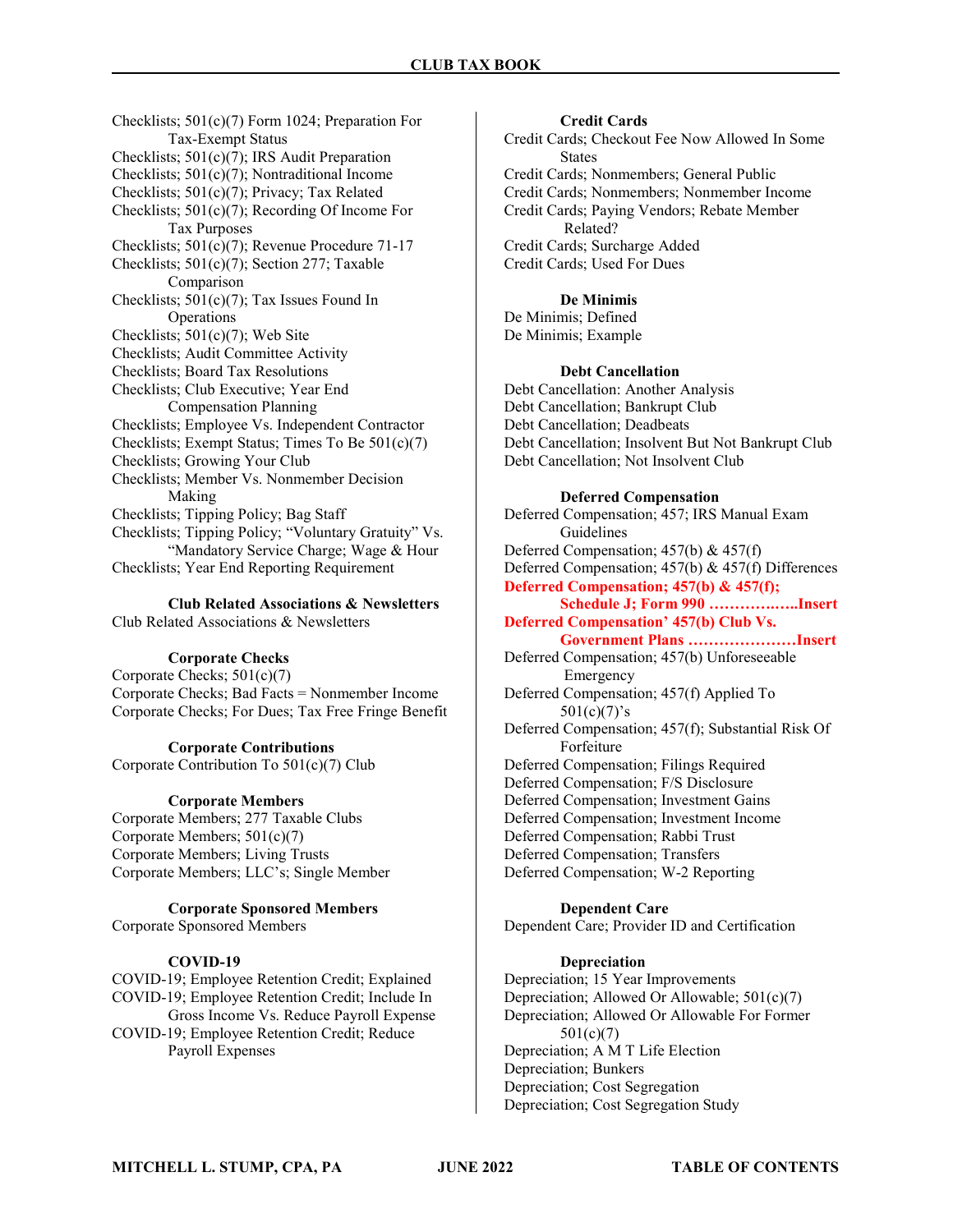Depreciation; Deduct Vs. Capitalize & Depreciate Depreciation; Fairways Depreciation; Golf Course Items Expected Life Cycle Depreciation; Greens; Modern Depreciation; Greens; "Push-Up" Depreciation; Greens & Tees Depreciation; Greens & Tees; Design Fees Depreciation; Landscaping; Adjacent To Buildings Depreciation; Lives Depreciation; Marina's Depreciation; Redesigning Course Depreciation; Restaurant Equipment Depreciation; Roughs Depreciation; Smallwares; China, Glassware, Etc.; Start-up Vs. Replacements Depreciation; Underground Watering System

#### Developer

Developer; Cost Allocations Developer; Cost Allocations; No Retention Of Ownership Rights Developer; Cost Allocations; Retention Of Ownership Rights Developer; Donates Club To Charity Developer; Funding Cash Operating Deficit Spending Developer; Settlement Proceeds Developer; Settlement Proceeds; Construction Defects

#### **Disability**

Disability; Disabled Access Tax Credit Disability; Single Rider Golf Cart; Tax Credit

#### Disaster Relief

Disaster Relief; 2017 "Employee Retention Tax Credit" Disaster Relief Fund; Club Acting As Facilitator

#### Disclosure Requirements

Disclosure Requirements; Form 990 Disclosure Requirements; Form 990; Contributor Names Disclosure Requirements; Form 990; Executive Comp. Disclosure Requirements; Form 990; GM Compensation Disclosure Requirements; Form 990; Five Highest Compensated

Discounts To Club Stockholders Discounts To Club Stockholders; Taxable Dividends

**Discrimination** Discrimination

## **Disposition**

Disposition; 99-Year Lease Qualified Reinvestment Disposition; 501(c)(7); Destruction, Theft, Seizure, Requisition, Condemnation Disposition; 501(c)(7); Examples Of "Used Directly" Disposition; 501(c)(7); Gain Calculation Disposition; 501(c)(7) Non Recognition Of Gain; Proposed & Withdrawn Regulations Disposition; Building Lots Disposition; Club Asset; Checklist; 501(c)(7) Disposition; Concepts Illustrated Disposition; Conservation Easement Disposition; Conservation Easement; Proceeds Reinvested Disposition; Diminished Use Disposition; Easement Disposition; Final Sale In Dissolving 501(c)(7) Club Disposition; Homesites Disposition; Land Not Used For Club Purposes Disposition; Land Not Used Properly After Purchase Disposition; Leasehold Property Disposition; Like-Kind Exchange Disposition; Option Granted Disposition; Painting Disposition; Prior Debt Payoff Not Reinvestment Disposition; Prior Debt Qualified Reinvestment If Timely Disposition; Self-Constructed Asset; Labor Disposition; Statement Disposition; Subdividing Land To Sell Disposition; Timber Sales Disposition; Time To Replace Disposition; Type Of Property For Replacement Disposition; Unwanted Land Had To Be Purchased Disposition; Used For Employees; Sod Farm; Buffer Zone Disposition; View Disposition; Water Basin Disposition; What Not To Do Disposition; When Gain Reported?

Dividend Received Deduction Dividend Received Deduction

#### Document Retention Document Retention And Destruction Policy

## Dues Billings

Dues Billings; Disclosure Dues Billings; Disclosure; Form 990; Part V Dues Billings; Disclosure; Fund-Raising Events Dues Billings; Disclosure; Nondeductible Contributions Dues Billings; Disclosure; Penalty For Failure To Comply Dues Billings; Disclosure; Statement Alternatives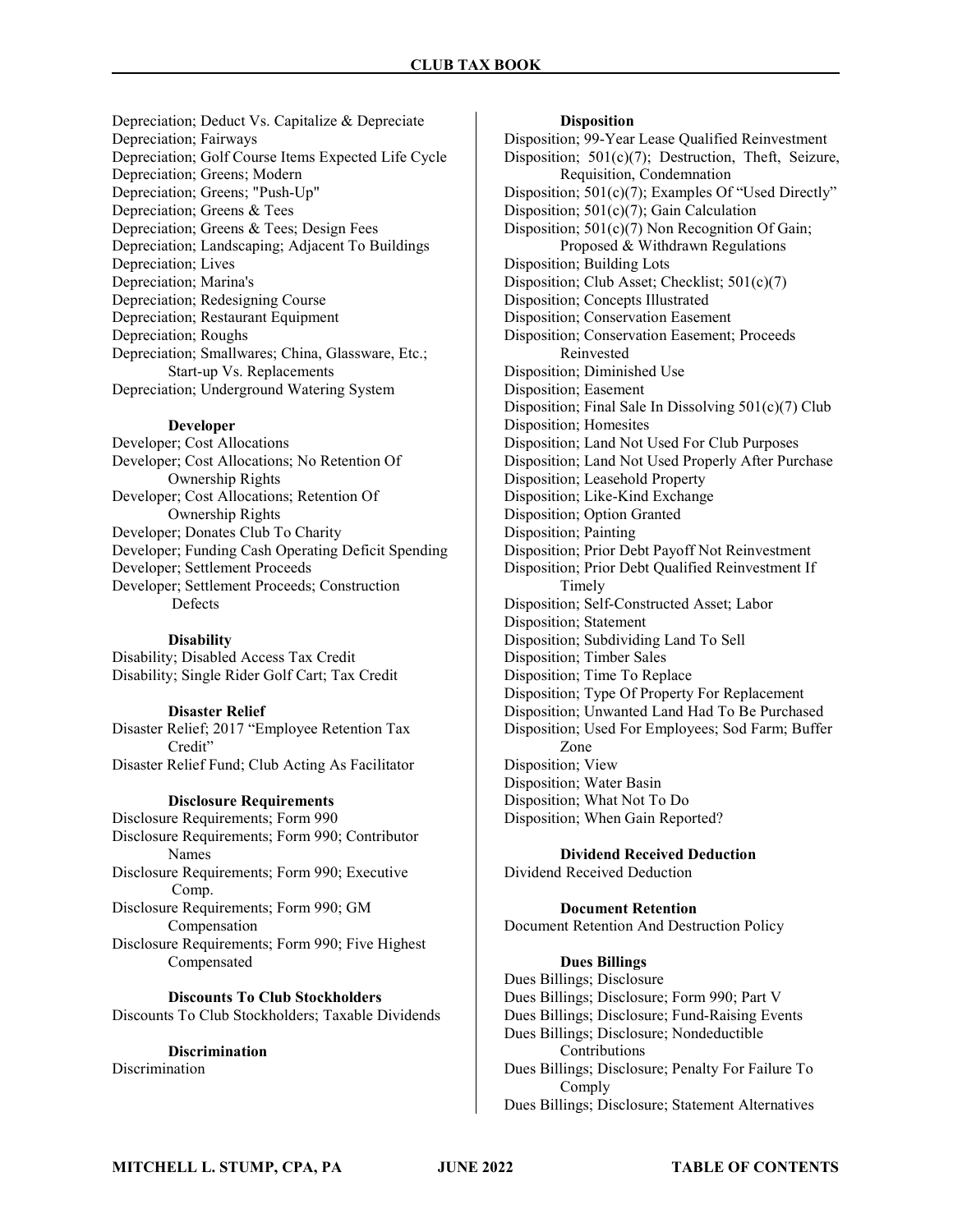Dues Billings; Is This A Solicitation Of **Contributions** Dues Billings; Memo Billing

Dues Collected By POA Dues Collected By POA

DuPont Imprelis Settlement DuPont Imprelis Settlement; Involuntary Conversion

Educational Scholarship Foundation Educational Scholarship Foundation; Club Employees

## Electric Vehicle Charging Stations

Electric Vehicle Charging Stations; Nontraditional Activity? Electric Vehicle Charging Stations; Tax Credit

Electronic Media Electronic Media; Tax Rulings Specific To?

E-Mails E-Mails; Footnote Suggested

## Employee Leasing

Employee Leasing; 457 Plans Employee Leasing; FICA Tip Credit; Who Gets It? Employee Leasing; PEO's; Form 990 Errors Causing IRS Audits

#### Equity Club

Equity Club; Defined Equity Club; Refundable Or Non Refundable

#### Exempt Status

Exempt Status; 337 Gain Avoided Exempt Status; 337 Gain; Discussed Exempt Status; 337 Tax Upon Obtaining Exempt Status; Administer & Enforce Covenants Exempt Status; Administer & Enforce Covenants; Loss Of Tax Status Exempt Status; Copy Of 501(c)(7) Application Request Exempt Status; Developer Controlled Exempt Status; Effective Date Exempt Status; Failure To Be Member Controlled Exempt Status; Fire, Security & Trash Collection Exempt Status; Homeowners Association Exempt Status; IRS Disclosure; Letters Exempt Status; Loss Of Exemption; Corporate Members Exempt Status; Loss Of Exemption; Recordkeeping Failure Exempt Status; Loss Of Exemption Due To Activities Exempt Status; Maintaining Residential Streets

Exempt Status; Poor Economic Conditions Exempt Status; Self Termination Exempt Status; Terminating Or Merging Exempt Status; Times To Be 501(c)(7); Checklist Exempt Status; Trap Shooting Club Exempt Status; Void Of Commingling Exempt Status; Voluntary Surrender; NFL Comparison Exempt Status; Voluntary Surrender - Reorganization Exempt Status; What To Consider Exempt Status; Why Revoked

#### Exempt Status; Revocation

Exempt Status; Revocation; Delinquent Form 1120 Required Exempt Status; Revocation; Depreciation Exempt Status; Revocation; Nonmember Loss Carryovers; Not Allowed Exempt Status; Revocation; Retroactive; 1<sup>st</sup> Day Of Earliest Open Year Exempt Status; Revocation; Retroactive; Potential Tax Issues Exempt Status; Revocation; Tax Consequences

#### Expense Allocation

Expense Allocation; 2018 Changes Interpreted Expense Allocation; Acceptable Methods Expense Allocation; AICPA Comments To IRS Expense Allocation; Cost Of Goods Sold; Labor Expense Allocation; COVID-19; Employee Retention Credit; Reduce Payroll Expenses Expense Allocation; Golf Rounds Expense Allocation; Gross To Gross Expense Allocation; IRS Examples Expense Allocation; IRS Method Based Upon 24 Hrs Expense Allocation; "Reasonable" To Be Modified? Expense Allocation; Section 277 Club

Expense Allowances Expense Allowances

## Expenses Disallowed

Expenses Disallowed; 2018 AICPA Request For Guidance Expenses Disallowed; Meals; Employer-Provided; AICPA Questions Expenses Disallowed; Recreational And Social Activities; Employer-Hosted; AICPA **Ouestions** Expenses Disallowed; Snacks; Employer-Provided; AICPA Questions

Fair Labor Standards Act Fair Labor Standards Act; Checklist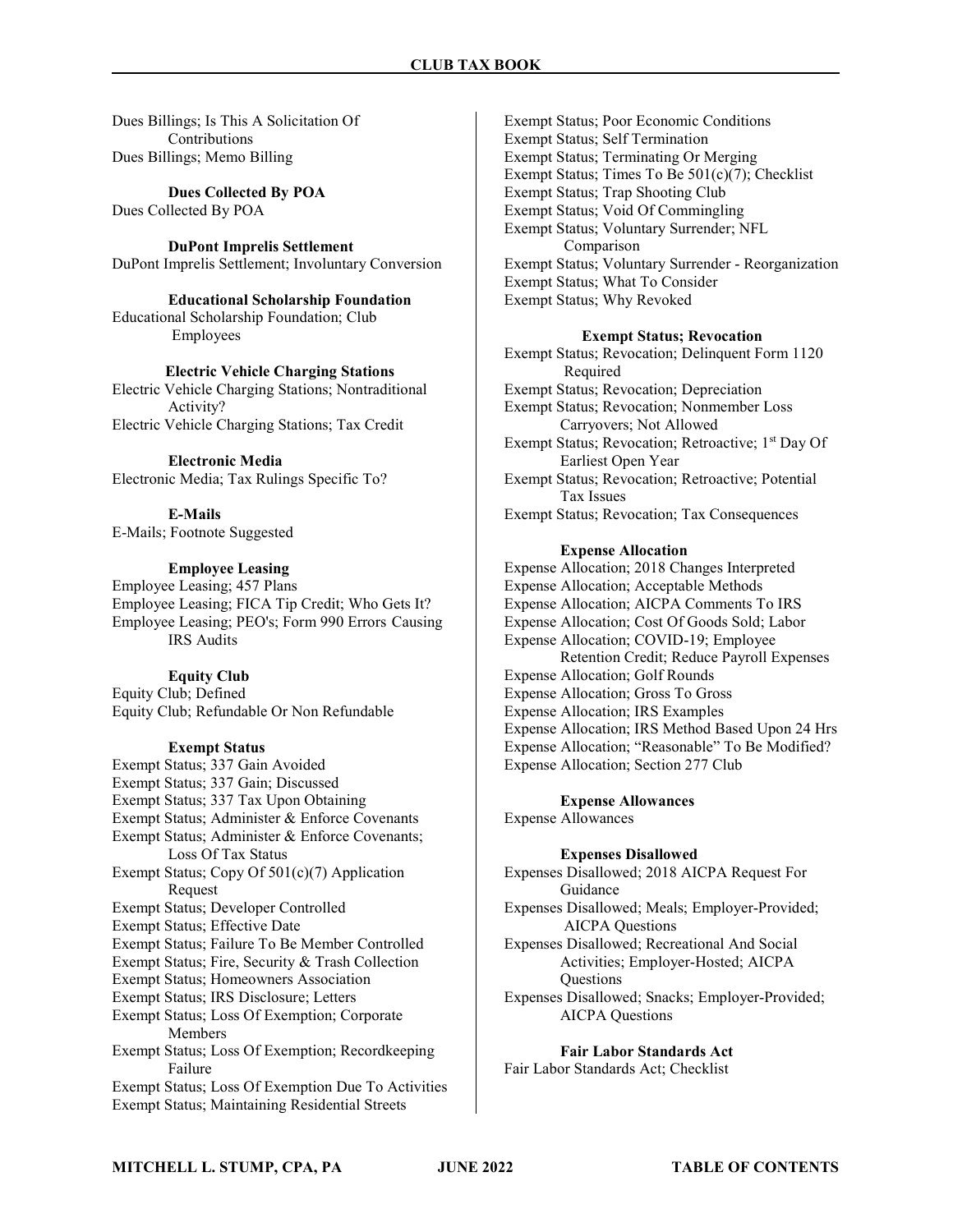#### Fee

Fee; Bringing In New Member Fee; Bringing In New Member; Not Inurement Fee; Bringing In New Member; Services

## F I C A Tip Credit

F I C A Tip Credit F I C A Tip Credit; AMT Reduced F I C A Tip Credit; Professional Employer Organization (PEO); Who Gets It? F I C A Tip Credit; Unreported Tips

## **FIN 48**

FIN 48; Checklist; 501(c)(7) FIN 48; Form 990; IRS Disclosure

#### Foreign Employees

Foreign Employees; H-2B Temporary Work Visa Program

## Foreign Member

Foreign Member; Reduced Withholding Foreign Member; Reduced Withholding; Increased To 15% Foreign Member; Withholding Required

## Form 990

#### Form 990

Form 990; \$50,000 Penalty For Failure To File Form 990; Application Pending For 501(c)(7) Status Form 990; Club Asset Sale; Electing To Defer Gain Form 990; Club Membership Dues Income Reporting Form 990; Conflict Of Interest Policy Form 990; Disclosure Of GM Compensation Form 990; Failures; Public Use Gross Receipts

Form 990; Failures; Solicitation Statement

- Form 990; Part VI; Governance. Management & Disclosure
- Form 990; Penalty Regime Revision Coming

Form 990; PEO's; Causing IRS Audits

Form 990; Publicly Disclosed On IRS Website And On www.GuideStar.org

Form 990; Sample

Form 990; Volunteers; # Listed On Line 6

## Form 990-T

Form 990-T; Capital Losses; Forgo Carryback? Form 990-T; Fuel Tax Credit Addback Form 990-T; Investment Income Expenses Form 990-T; Negative Deduction; Nonmember Loss Limitations Form 990-T; Nonmember Loss Carryovers; Not Allowed

Form 990-T; Return

Form 1024 Form 1024; Preparation; Checklist; 501(c)(7)

## Form 1099-B

Form 1099-B Form 1099-B; Must Now Report Tax Basis Form 1099-B; What Is Included In Basis?

## Form 1099-MISC

Form 1099-MISC Form 1099-MISC; \$600 Or More Form 1099-MISC; Avoid Private Inurement Form 1099-MISC; Box 3 Or Box 7? Form 1099-MISC; Golf Tournament Prizes Form 1099-MISC; Penalty For Not Filing Form 1099-MISC; Pro Shop Merchandise Sales Form 1099-MISC; Reduction Of Dues; Reportable Form 1099-MISC; Services Rendered; Avoid Private Inurement Form 1099-MISC; Vs. W-2G For Winnings Form 1099-MISC; Who Receives

#### Form 1099-NEC

Form 1099-NEC; Accountant Payments Form 1099-NEC; Attorney Payments Form 1099-NEC; Corporate (Including LLC) Payments Form 1099-NEC; Member Referral Payments Form 1099-NEC; New For 2020 Payments Form 1099-NEC; Nonemployee Payments

## Form 3949-A

Form 3949-A; Theft; Fraud; Embezzlement

## Form W-2

Form W-2; Employer-Sponsored Health Coverage Form W-2; Moving Expenses; 2017 And Before Form W-2; Moving Expenses; 2018-2025 Form W-2; Supplemental Wage (Bonus) Withholding

## Form W-9

Form W-9; Request For Identification Number

## Form W-11

Form W-11; Hiring Incentives To Restore Employment (HIRE) Act Employee Affidavit

## Founder Member

Founder Member; Contribution Deemed Capital Founder Member; Free Dues; Inurement & 501(c)(7)

#### Free Dues

Free Dues; Free Golf; Free Anything; Taxable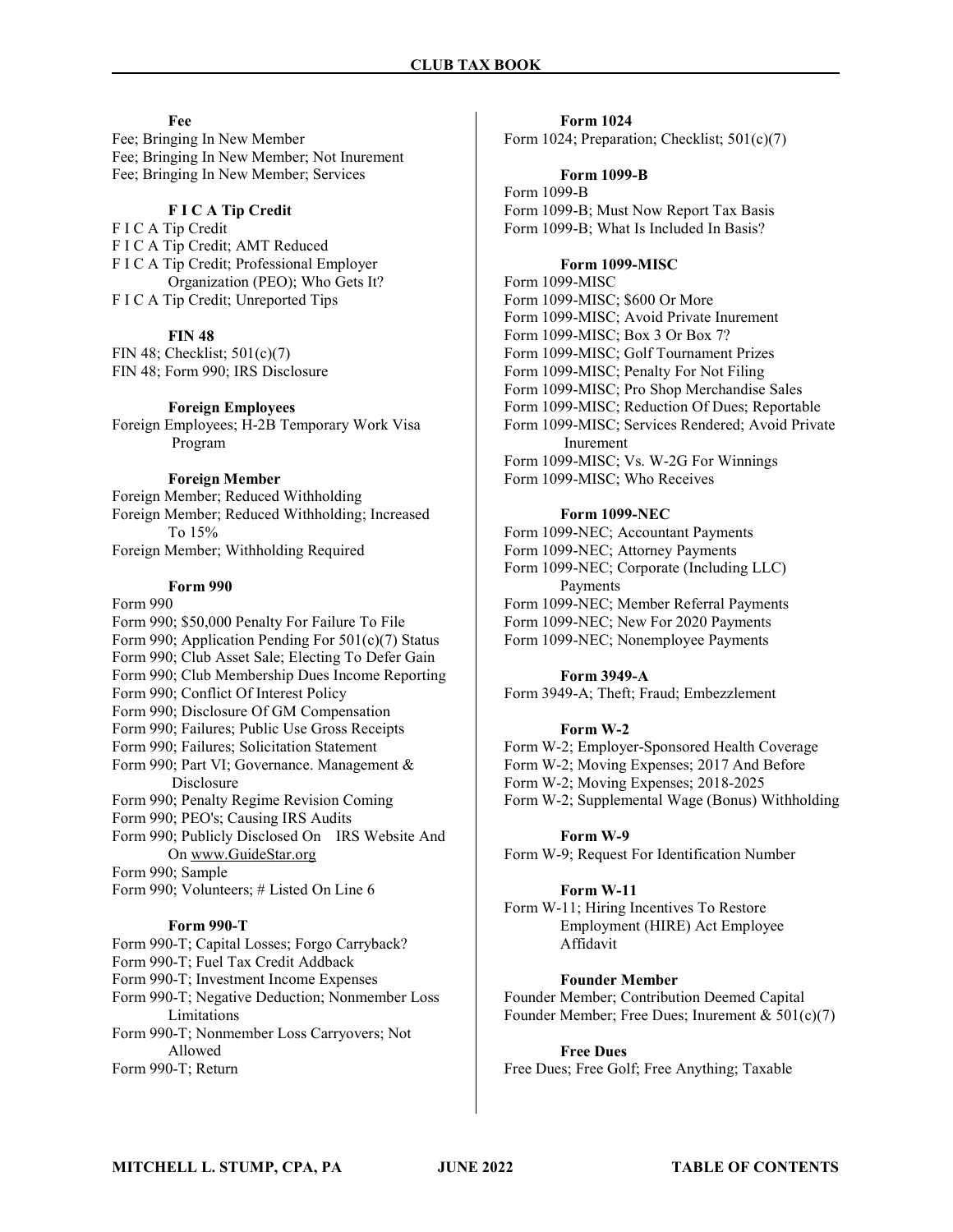#### Free Membership Free Membership; Retired Employee

## Fringe Benefit

(see also Chapter 4)

Fringe Benefit Fringe Benefit; Cell Phones Fringe Benefit; Dependent Care Fringe Benefit; Transportation Expenses; 2018 And Thereafter Fringe Benefit; Use Of Club Facilities

## Fuel Tax Credit

Fuel Tax Credit Fuel Tax Credit; Clear Diesel Fuel Tax Credit; State Tax Credit

#### Gaming

Gaming Gaming; Bingo Proceeds To Charity Gaming; IRS Examination Guidelines Gaming; Member Raffle Gaming; Response To IRS Audit Checksheets Gaming; W-2G Requirements

## Gaming; 501(c)(7)

Gaming;  $501(c)(7)$ ; Bingo Gaming; 501(c)(7); Bona Fide Guests Defined Gaming; 501(c)(7); Defined Gaming; 501(c)(7); Gambling By Clubs Gaming; 501(c)(7); Nonmember Gross Receipts Gaming; 501(c)(7); Publication 3079 Gaming;  $501(c)(7)$ ; Wagers; Excise Tax; No Gaming; 501(c)(7); Wagers; Excise Tax; Rate Gaming; 501(c)(7); Wagers; Excise Tax; Yes

Gasoline Sales To Members Gasoline Sales To Members

General Public General Public; Open To

Gift Cards Gift Cards Gift Cards; Equivalent To Cash

Gift Certificates Gift Certificates; Escheat Laws

## Gifts To Club

## Gifts To Club; \$16,000 Exempt ………….Updated

Gifts To Club; Appreciated Stock Gifts To Club; Club Deemed A Single Entity Gifts To Club; Crowdfunding Gifts To Club; Deemed Gifts To Members Gifts To Club; IRS Guidance Confusing

Gifts To Club; Membership Gifts To Club; Natural Disaster Relief

Golf And Tennis Pros Golf And Tennis Pros; Employees Of Clubs

Golf Associations Golf Associations; Men's And Women's

Golf Car Golf Car; Disabled Access Credit Golf Car; Electric Vehicle Credit

Golf Facilities Golf Facilities;  $501(c)(3)$ 's Golf Facilities; 501(c)(3)'s; Golf As A Life Skill

#### Golf Pro

Golf Pro; Assistants Teaching; Overtime Golf Pro; Assistants Volunteer Time Golf Pro; Assistants Working Shop And Giving Lessons Golf Pro; Contractor Vs. Employee Golf Pro; Golf Shop Golf Pro; Golf Shop; Contrary Position Golf Pro; Independent Contractor Golf Pro; PGA Of America Wage & Hour Manual

Grants Grants; Disaster Relief Funds For Employees Grants; Government Grants; Water Conversation

Greens Greens; Maintenance

**Guest** Guest; Unaccompanied; Member Income

Guest Cards Guest Cards; UBIT

GuideStar.org GuideStar.org GuideStar.org Or IRS Website

HIRE Act HIRE Act; Form W-11

Holiday Fund Holiday Fund Holiday Fund; Federal Withholding

Home Owner Home Owner; Automatic Membership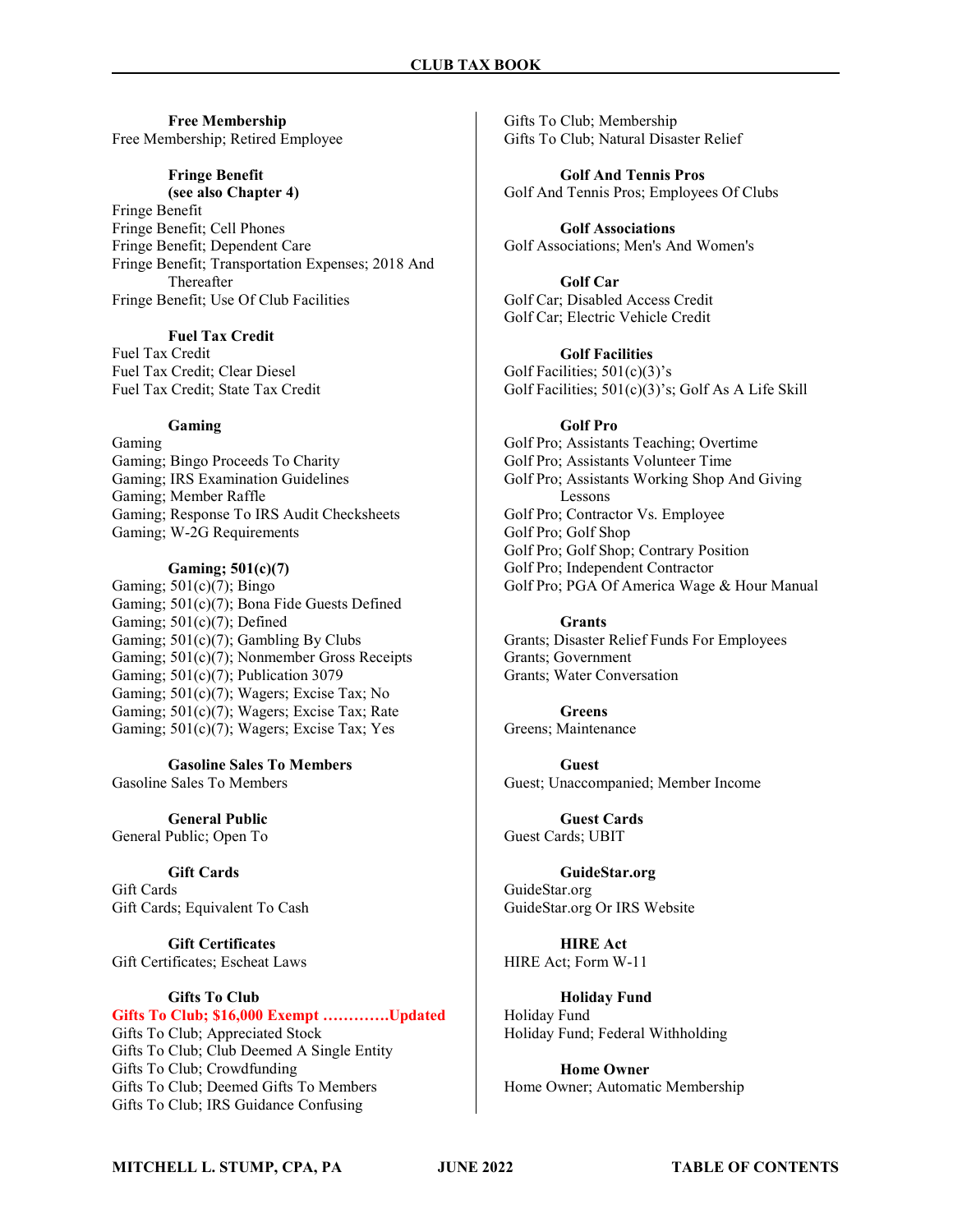Honorary Member Honorary Member; Free Dues

Housing Housing; Convenience Of Employer

#### Independent Contractor

Independent Contractor; And Employee Both? Independent Contractor; Department Of Labor; New Rules Independent Contractor; Employee Status Independent Contractor; I R S Changes Position Independent Contractor; Massage Therapist / Cosmetologist Independent Contractor; Penalties; For Misclassification Independent Contractor; Penalties; Who Responsible? Independent Contractor; Section 530 Relief Independent Contractor; Wage & Hour Interpretation Independent Contractor; Working For Only One Employer Independent Contractor Vs. Employee; Checklist

#### Initiation Fee

Initiation Fee; Amortization; AICPA Guidance Initiation Fee; Amortization; SEC Guidance Initiation Fee; IRS Guidance

## Installment Options

Installment Options; Member's Investment Interest Expense Installment Options; To Join

#### Insurance

Insurance; Business Interruption Insurance; Stock Received From Demutualization

Interest Charge Loans From Members Interest Charge Loans From Members

## Interest Free Loans

Interest Free Loans Interest Free Loans; 30-Year Deposits Interest Free Loans; Non-Equity Members

## Interest Income

Interest Income; 277 Clubs Interest Income; 277 Clubs; IRS Position Interest Income; Bond Premium Amortization Interest Income; Capital Improvement Account Interest Income; Excess Amount Determined Interest Income; Installment Payments Interest Income; Member Delinquent Accounts Interest Income; Municipal Bond Interest

Interest Income; Offsetting Deductions Interest Income; State Obligations Avoid Tax Interest Income; Taxable Interest Income; Taxable; Plus Penalties If Not Reported

Interest Set Aside Interest Set Aside; If Not Charitable, U B I T

Internet Internet; Tax Rulings Specific To? Internet; World Wide Web

Inurement

Inurement; Discounted Dues For 501(c)(7) Shareholders Inurement; Fee; Bringing In New Member; Form 1099-MISC Inurement; IRS Examination Guidelines Inurement; Prohibition By 501(c)(7)'s Inurement; Refund Of Dues Previously Paid Inurement; Revenue Procedure 71-17; Relevance

#### Investment Income

Investment Income; 277 Taxable; Capital Losses Investment Income; 501(c)(7); Capital Losses Investment Income; 501(c)(7) Exceeding 15%/35% Limit Investment Income; Carbon Dioxide Offset Credits Investment Income; Eliminating Capital Losses; Amortize Bond Premiums

Investment Tax Credit Investment Tax Credit; Allocation Required

IRA's Direct Contribution IRA's Direct Contribution

## IRS

IRS; 501(c)(7) Audit Checksheets And Instructions IRS; 501(c)(7); Private Letter Ruling Request; \$38,000? IRS; Audit Preparation; Checklist; 501(c)(7) IRS; Examination Emphasis; 501(c)(7); 2020 IRS; Examining Process; 501(c)(7)

## IRS Training Material

IRS '78 Training Material IRS '80 Training Material IRS '82 Training Material IRS '84 Training Material IRS '85 Training Material IRS '90 Training Material IRS '91 Training Material IRS '92 Training Material IRS '94 Training Material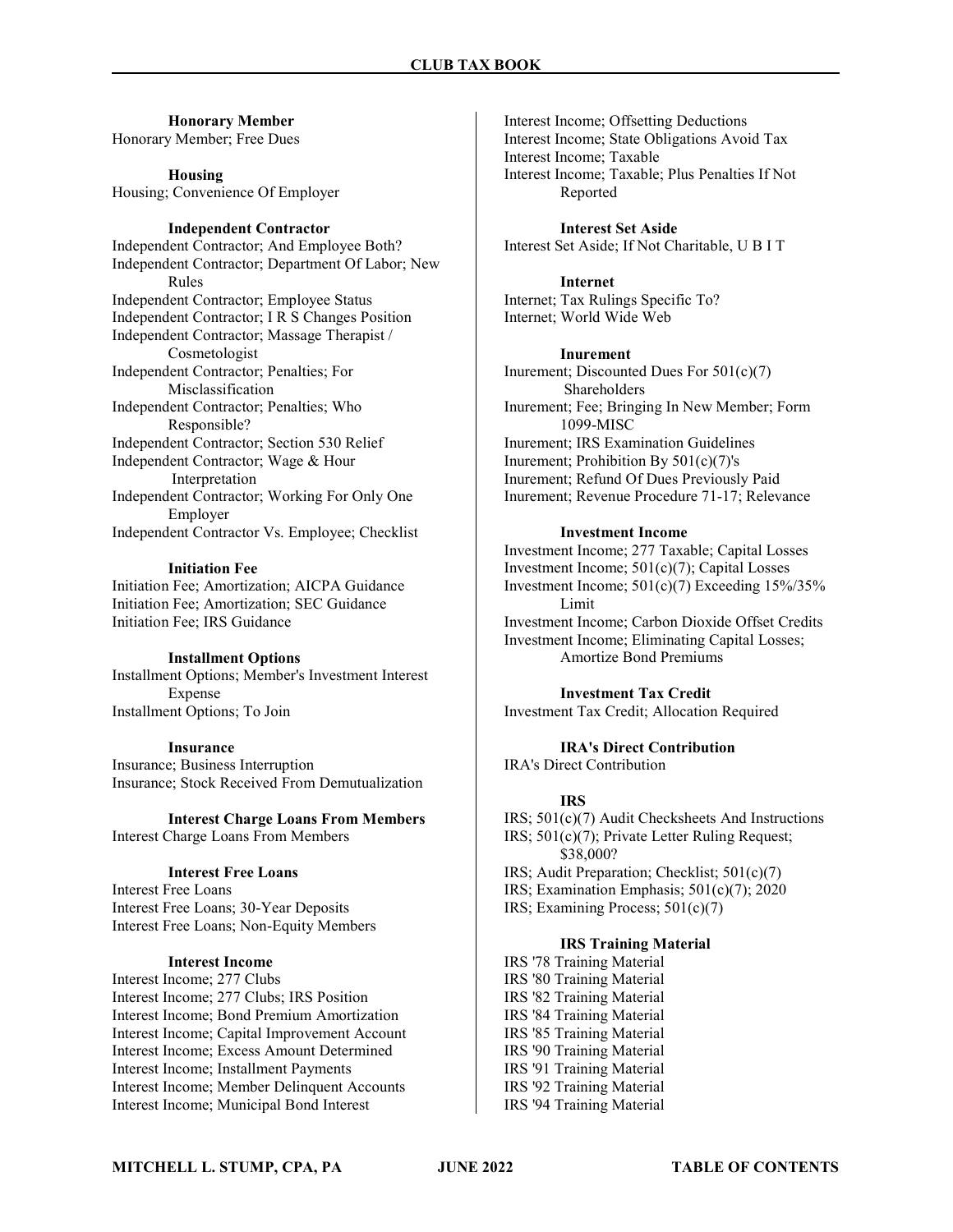IRS '95 Training Material IRS '96 Training Material IRS '99 Handbook On Social And Recreational Clubs IRS '02 Exempt Organization CPE Text IRS '02 Training Material

Late Payment Charge Late Payment Charge

Leased Space In Clubhouse Leased Space In Clubhouse

Leasing Leasing; Lease Vs. Buy

Leasing Of Lots Leasing Of Lots; To Members

Liquidation Of 501(c)(7) Club

Liquidation Of 501(c)(7) Club; Assets Sold Taxable Liquidation Of 501(c)(7) Club; Basis Of Assets Liquidation Of 501(c)(7) Club; Depreciation Not Considered? Liquidation Of 501(c)(7) Club; Exam By IRS In Progress Liquidation Of 501(c)(7) Club; Taxable Event; IRS Revokes Previous Ruling

Liquidation Of Club Assets Liquidation Of Club Assets

Lobbying & Political Activities Lobbying & Political Activities; Loss Of 501(c)(7) **Status** 

Logos And Trademarks Logos And Trademarks; Licensing Agreement

Management Agreement Management Agreement; 501(c)(7) Status

Mandatory Service Charges Mandatory Service Charges; FICA

## Marketing

(See also Chapter 6) Marketing

## Marketing Incentives

Marketing Incentives Marketing Incentives; Dues Refunded Marketing Incentives; Payments To Members

## Marketing Options

Marketing Options; Converting Nonmembers To Members

## Meals

Meals; Employee Expense Deductions; 2017 And Before Meals; Employee Expense Deductions; 2018-2025 Meals; Employee Expense Deductions; 2018-2025; Second Opinion Meals; Employee Meal Delivery Options Meals; Employee Required To Pay; How To Report Meals; Limitation Of Deduction Meals; Limitation Of Deduction; Suspended For Club Restaurants

## Member Deposits

Member Deposits; Bankrupt Club; Forgiveness Of Debt Income To The Club Member Deposits; Bankrupt Club; Member Nonbusiness Bad Debt

## Member Income

Member Income; Condo Sales To Members Member Income; Employer Pays Member Income; Employer Reimburses Member Member Income; Former Employer Pays Member Income; Outsourcing; Food And Beverage Member Income; Outsourcing; Golf Shop Member Income; Partnership Vs. Employer Member Income; Spouse Of Member Member Income; Volunteer Board Member Of Charity

## Member Loans

Member Loans; Bankrupt Club; Bad Debt; Business Vs. Nonbusiness Member Loans; Bankrupt Club; Forgiveness Of Debt

Income To The Club

## Member Transaction

Member Transaction; Tour Package; Nonmember Income

## Member Vs. Nonmember

Member Vs. Nonmember; Decision Making; Checklist

## Membership Categories

Membership Categories Membership Categories; Associate Members; Reduced Dues Membership Categories; Benefits Not Comparable With Dues Membership Categories; Commingling Required Membership Categories; Different Dues; Different Rights Membership Categories; Second Class Status Membership Categories; Temporary Members Membership Categories; Unlimited Number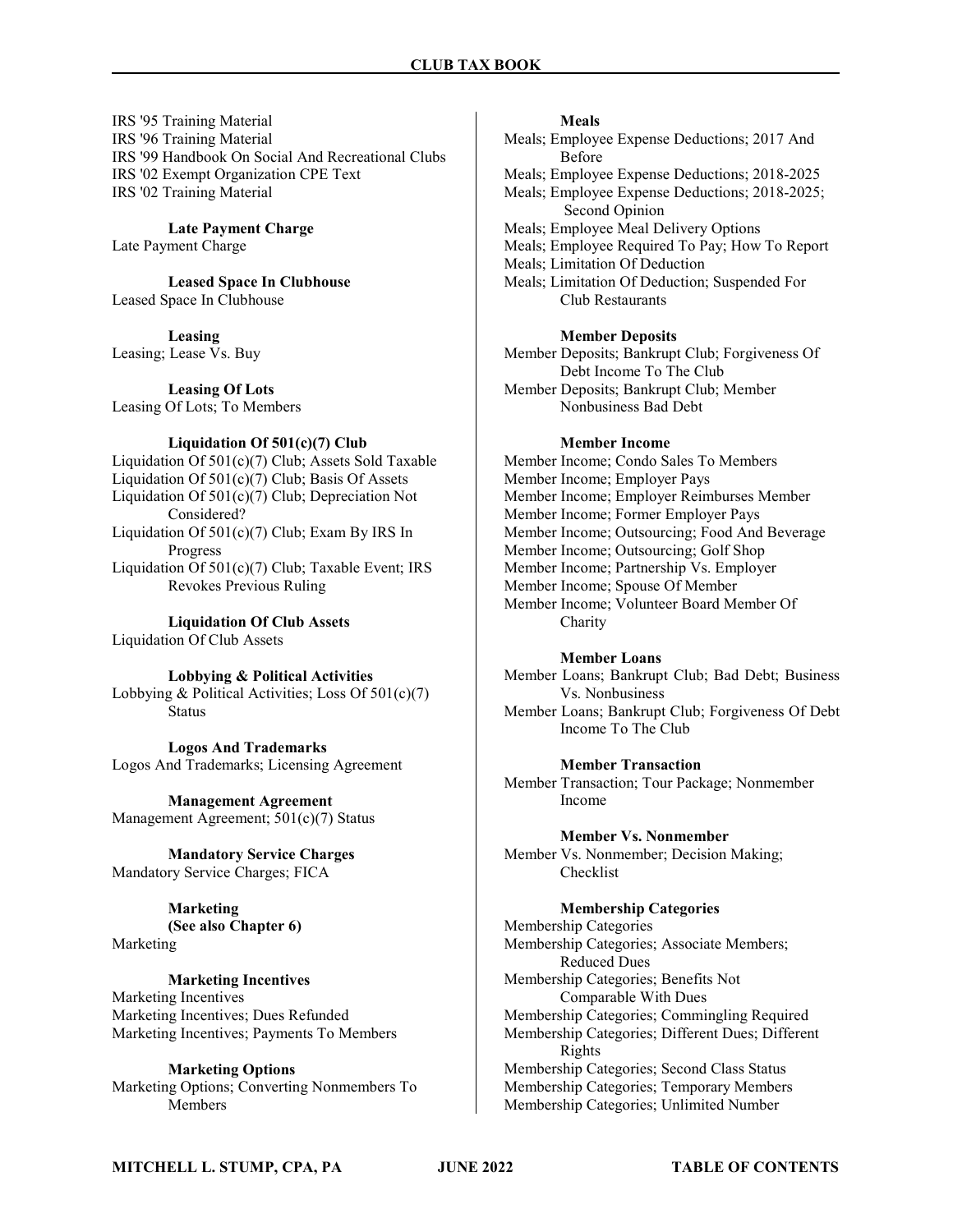## Membership Deposits

Membership Deposits; Fee Deemed Nontaxable Loan Membership Deposits; Loans Membership Deposits; Refundable

## Membership Fee

Membership Fee; Capital Contribution Membership Fee; Capital To Section 277 Club Membership Fee; Gross Income Membership Fee; Initial Membership Fee; Loan Vs. Income Membership Fee; Taxable To Section 277 Club

## Membership Redemption

Membership Redemption; Gain Reportable By Member Membership Redemption; Gain To Members Membership Redemption; Initiation Fee Included In Basis Membership Redemption; Loss Not Deducted By Member Membership Redemption; Ordinary Income To Club Membership Redemption; Taxable Gain

Membership Restriction Membership Restriction; Housing Development

Military Differential Pay Military Differential Pay

Mill River Plan Mill River Plan; Pro Shop Arrangement

Minimum Wage Minimum Wage; Tip Credit

## Net Operating Loss Disallowed; 501(c)(7) Net Operating Loss Disallowed; 501(c)(7); No Profit Motive ……………………….Insert

Net Operating Loss Disallowed; 501(c)(7); No Profit Motive; Losantiville Country Club ………………………………...…….Insert

Nonmember (NM) Gross Receipts Defined NM Gross Receipts Defined

## Nonmember Income (NMI)

NMI; 15% / 35% Limitations NMI; 2019 IRS Letter To Clubs; 15% Limitation NMI; Accommodations To Disabled Golfers NMI; ADA; Single Rider Golf Cart; Complaint NMI; ADA; Single Rider Golf Cart Requirement NMI; ADA Compliance NMI; ADA Issues NMI; Amateur Event; Separate 501(c)(4) Created

NMI; Dance Open To Public NMI; EEOC; Tax Related Questions NMI; Form 990 Reporting Required NMI; Gasoline Sales; Yacht Club NMI; Gratuitous Payments NMI; Gratuitous Reimbursement NMI; Guests Defined NMI; Guest Pays NMI; IRS; Reading Form 990 NMI; Its Effects; Checklist NMI; Limitation Computation NMI; List NMI; Loss of 501(c)(7) Tax Status Real NMI; One-Time Event NMI; Outside Groups Using Club NMI; Privacy Issues NMI; Public Accommodation; Single Rider Golf Cart Requirement? NMI; Reciprocal Arrangements NMI; Recordkeeping Failure NMI; Reimbursement Of Expenses NMI; Reimbursements; Contra Expenses NMI; Single Rider Golf Cars NMI; Social Member; No Club Process NMI; Solicitations; Advertising; Sponsorship; Raffles NMI; Temporary Use Of Golf Facilities

## Nonmember Income (NMI); 501(c)(7); Multiple Trade Or Business (MTB)

NMI; (c)(7); MTB; 2-Digit Analysis; Applicable To Clubs NMI; (c)(7); MTB; 2-Digit Analysis; Labor Costs NMI; (c)(7); MTB; 2-Digit; (71) Not Enough NMI; (c)(7); MTB; 2-Digit; Change? NMI; (c)(7); MTB; 2-Digit; Club Possibilities NMI; (c)(7); MTB; 2-Digit; Function? NMI; (c)(7); MTB; 2-Digit; NAICS; Must Use NMI; (c)(7); MTB; 2-Digit; Nonrecurring Events NMI; (c)(7); MTB; 2-Digit; Transition NMI; (c)(7); MTB; 2-Digit; USFRC NMI; (c)(7); MTB; 2-Digit; (71); Green Fees Only NMI; (c)(7); MTB; 990-T; Charitable Contribution NMI; (c)(7); MTB; 990-T; Investment And Preparation Fees NMI; (c)(7); MTB; 990-T; Investments; 2-Digit Code NMI; (c)(7); MTB; 990-T; Loss Carryovers; If Profit Motive Shown NMI; (c)(7); MTB; 990-T; Loss Carryovers; Lack Of Profit Motive NMI; (c)(7); MTB; 990-T; Loss Carryovers; Lack Of Profit Motive; Rev. Rul. 81-69 NMI; (c)(7); MTB; 990-T; No De Minimis Exception

NMI; (c)(7); MTB; 990-T; No Waiver Of Penalties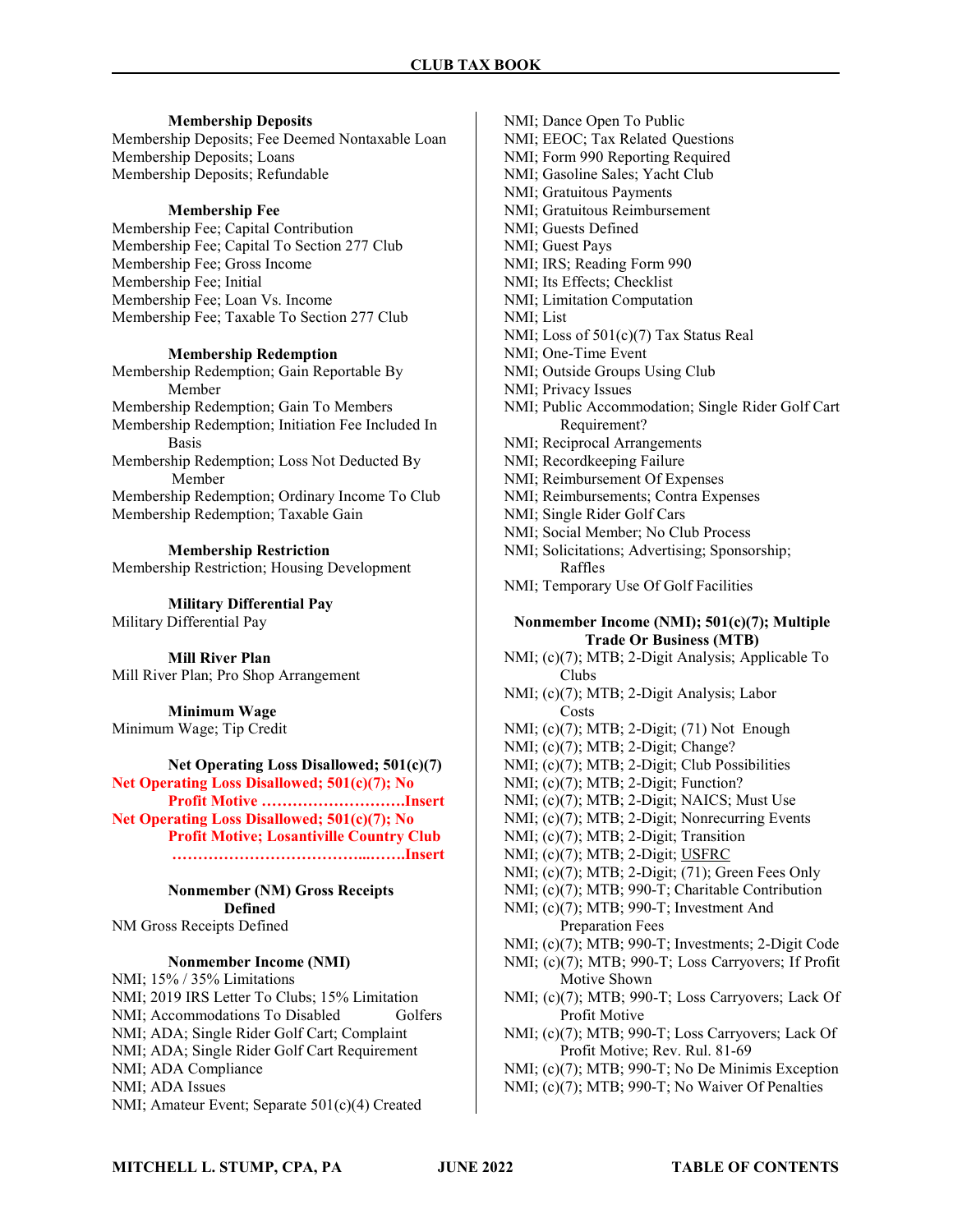NMI; (c)(7); MTB; 990-T; NOL's; If Profit Motive Shown

NMI; (c)(7); MTB; 990-T; Preparation Fee; Allocation Required

NMI; (c)(7); MTB; 990-T; Set Aside Of Investment Income Still Works

NMI; (c)(7); MTB; 990-T; Tax Rate

NMI; (c)(7); MTB; Effective Date

- NMI; (c)(7); MTB; Expenses; Directly Connected; Allocation
- NMI; (c)(7); MTB; Expenses; Unadjusted Gross-To- Gross; Unreasonable
- NMI; (c)(7); MTB; Investments; Separate
- NMI; (c)(7); MTB; Partnerships; Nontraditional
- NMI; (c)(7); MTB; Separate Silos Now Required
- NMI; (c)(7); MTB; UBTI; Final Regulations
- NMI; (c)(7); MTB; UBTI; Proposed Regulations

## Nonmember Income (NMI); Rev Proc 71-17

NMI: Rev Proc 71-17

NMI; Rev Proc 71-17; Checklist; 501(c)(7)

NMI: Rev Proc 71-17; Enduring Relevance

- NMI: Rev Proc 71-17; Questionnaire
- NMI: Rev Proc 71-17; Required By All Private Member Owned Club

NMI: Rev Proc 71-17; Suggested Questionnaire

#### Nonmember (NM) Losses

NM Losses; 277 Offset Of Member Income NM Losses; Carryforward; After Loss Of 501(c)(7) NM Losses; If Used To Offset Investment Income; Penalty NM Losses; IRS Questions of 501(c)(7)'s NM Losses; No Offset To Investment Income

NM Losses; No Profit Motive; 501(c)(7) NM Losses; NOL's; 501(c)(7); No Profit Motive NM Losses; NOL's; Carry Into 501(c)(7) NM Losses; NOL's; Status Of 501(c)(7) Lost

NM Losses; Profit Motivated Rent

NM Losses; Single Activity Argument

## Nonmember (NM) Questionnaire

NM Questionnaire NM Questionnaire; E-Mail Usage NM Questionnaire; Required On Holidays? NM Questionnaire; Transmittal Letter

## Nonmember (NM) Sponsor Requirement NM Sponsor Requirement

## Nontraditional Business Activities (NT) Nontraditional Business Activities

NT; \$100,000; Where Did This Number Originate? NT; 5% Calculation; Excluding Dues? NT; 5% Limitation

NT; 5%; Where Did This Misconception Originate? NT; 277 Taxable Club NT; 501(c)(7)'s; But Members Love This NT;  $501(c)(7)'s$ ; Cases Of Wine NT;  $501(c)(7)$ 's; Congressionally-Mandated NT; 501(c)(7)'s; Coronavirus Pandemic Exception NT; 501(c)(7)'s; Just Quit NT; 501(c)(7)'s; Reclassify To Nonmember Related NT; Checklist;  $501(c)(7)$ NT; De Minimis; Defined NT; Gasoline Sales To Members NT; IRS Focus? NT; Leasing Of Lots NT; Percentages Allowed? NT; Propane Gas Sales To Members NT; RV Storage To Members

NT; Wine And Liquor Sales To Members

Organizational Documents

Organizational Documents

## **Outsourcing**

Outsourcing; Rent Income; % Member Related

**Overtime** 

See Chapter 3a

## Parking

Parking; Employee Fringe Benefit; AICPA **Ouestions** Parking; Employee Fringe Benefit; Notice 2018-99 Parking; UBTI; Employee Fringe Benefit Parking; UBTI; Increase Parking; UBTI; Not Separate Trade Or Business

Parties Of More Than 8 Form Parties Of More Than 8 Forms

Patron Of The Arts Patron Of The Arts

## Payroll Taxes

Payroll Taxes; Unpaid; Responsibility?

## Political & Lobbying Activities

Political & Lobbying Activities; 501(c)(7)'s PAC

Political & Lobbying Activities; Loss of  $501(c)(7)$ Status?

Political & Lobbying Activities; Participation Allowed?

## Prepaid Dues

Prepaid Dues; An Alternative Method Prepaid Dues; Change In Accounting Method Prepaid Dues; Election Prepaid Dues; Late Election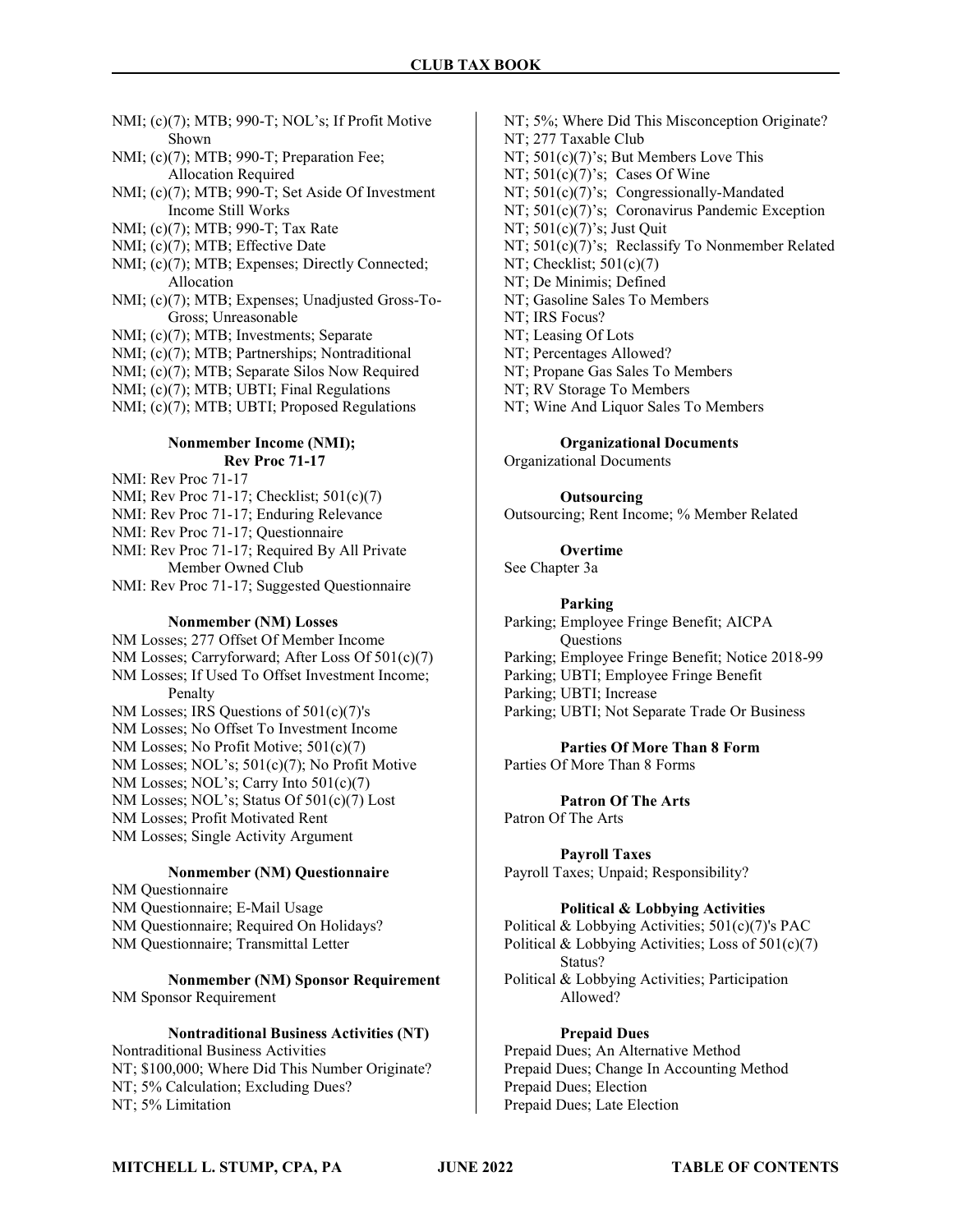## Privacy

Privacy; Checklist; 501(c)(7) Privacy; Club's Rights Under State Law Privacy; Men's Only Grill; Public Accommodations Deemed Privacy; Tax Issues That May Affect A Challenge Privacy; When Is A Private Club Not A Private Club

## POA

P O A; 501(c)(4); Beach Club Operation P O A;  $501(c)(4)$ ; Does It Qualify P O A; 501(c)(4); Does It Quality; Maintaining Exterior Walls And Roofs P O A; 501(c)(4); Does It Qualify; Preserves Appearance Of Development P O A;  $501(c)(4)$ ; Gated Communities P O A; 501(c)(4); Private Refuge; Flat Top Lake Association P O A; 501(c)(7) Club A Member Of POA P O A; Acquiring  $501(c)(7)$  Club In A 368 Merger P O A; Assessments For Capital Expenditures P O A; Electing To Defer Or Refund Excess Amounts P O A; Member Activity In Sub Deemed Nonmember P O A; Membership In A 501(c)(7) Club P O A; Membership Payment To Club

## Property Tax

Property Tax; Valuation Approach; Golf Club

## Qualified Plan

Qualified Plan; Asset Reversion On Termination

Rebates To Golf Pro's Rebates To Golf Pro's; "Golf Retirement Plus"

## Reciprocal Arrangements

Reciprocal Arrangements Reciprocal Arrangements; Expands Tax Issues At Club Reciprocal Arrangements; IRS Position Unchanged Reciprocal Arrangements; Limitations On Expenses

Record Retention Schedule Record Retention Schedule

Recording Of Income Recording Of Income; Tax Purposes; Checklist; 501(c)(7)

Reduced Dues And Fees Reduced Dues And Fees

Rent Income Rent Income

Rent Income; Antenna On Roof Of 501(c)(7) Club Rent Income; Part Of 15/35% Nonmember Limitation Rent Income; Room Rentals; 277 Club Rent Income; Room Rentals; 501(c)(7) Rent Income; Site Fee; Not Trade Or Business

Reorganization Reorganization; Continuity Of Interest

## Retirement Planning

Retirement Planning; 3 Years Of Retirement Catch- Up Retirement Planning; 457 Limits After Year 2001 Retirement Planning; Repeal Of Coordination Rules

Retirement Plans Retirement Plans; 401(k) Retirement Plans; Golf Retirement Plus

Retirement Promise To Pay Retirement Promise To Pay

Retroactive 501(c)(7) Exemption Retroactive 501(c)(7) Exemption Retroactive  $501(c)(7)$  Exemption; Avoiding 337 Tax

S Corporation Equity Certificates S Corporation Equity Certificates Nontaxable

SEC Registration SEC Registration; Club Membership

#### Section 277

Section 277; Accumulated Earnings Tax Section 277; Coronavirus Protection Program; Expense Disallowance Section 277; Election To Defer Or Refund Excess Amounts Section 277; Golf Clubs Subject To? Section 277; Ignoring Limits Section 277; NOL Carryback Section 277; NOL Carryforward Section 277; Of The Code Explained Section 277; Offset Member Losses Against Nonmember Income Section 277; Offset Nonmember Losses Against Investment Income Section 277; Offset Nonmember Losses Against Member Income Section 277; Rev. Proc. 71-17; Questionnaire Section 277; Rev. Proc. 71-17 May Apply

Section 501(c)(4) Section 501(c)(4); IRS 2003 EO CPA Text; Alternatives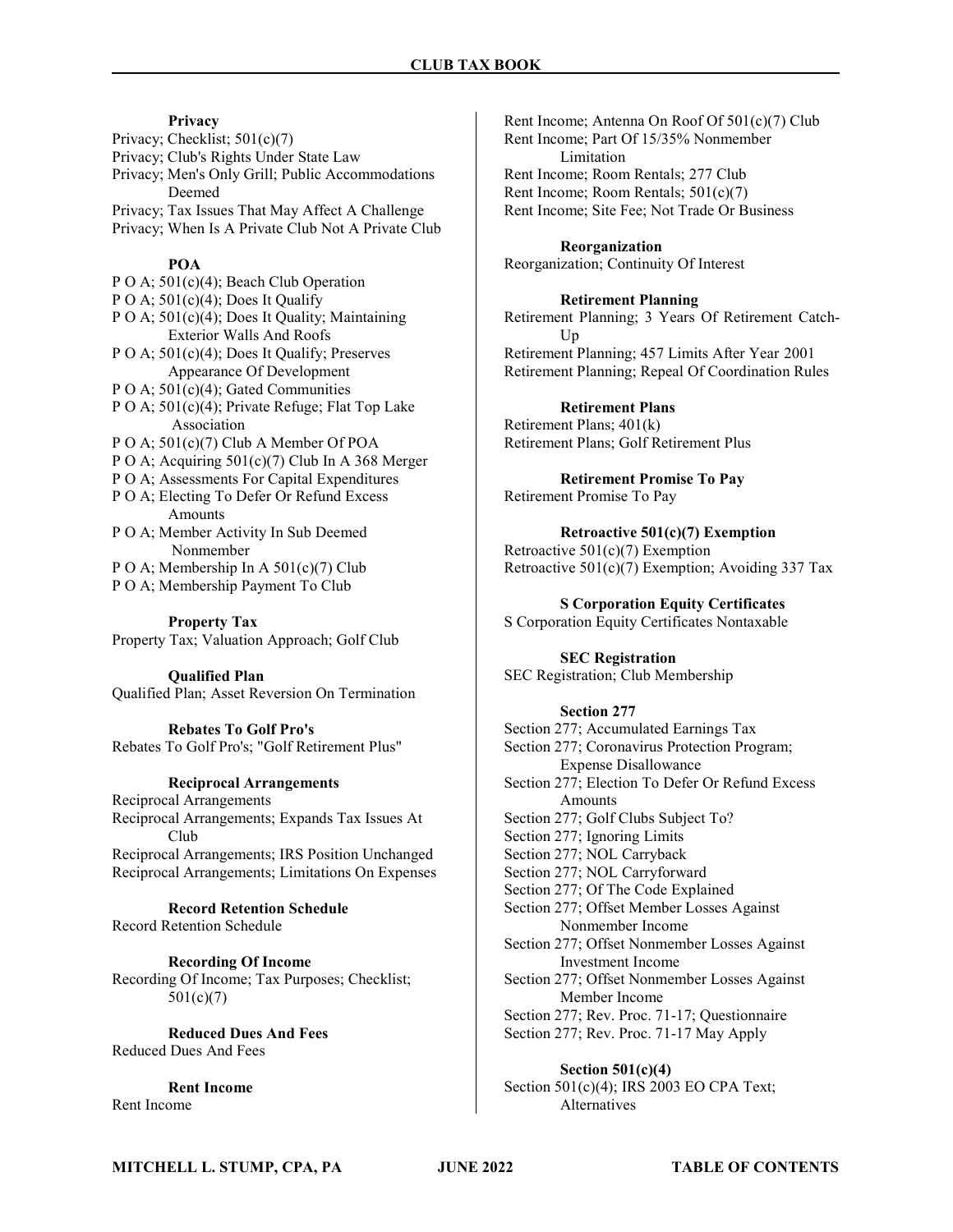Section 501(c)(4); Rifle & Pistol Target Range Section 501(c)(4); When Useful

#### Scholarship Programs

Scholarship Programs, Club Created ...…....Insert Scholarship Programs; Definition; Disqualified Person ……………………….………Insert Scholarship Programs; Definition; Functionally Related Business .……………….….Insert Scholarship Programs; Definition; Grant ...Insert Scholarship Programs; Definition; Program- Related Investments ………………Insert Scholarship Programs; Definition; Renewal Of Grants ……………………………...Insert Scholarship Programs; Procedure; Advance Approval Of Grant-Making ……....Insert Scholarship Programs; Procedure; Form 8940; Request For Miscellaneous Determination …………………………………….....Insert Scholarship Programs; Procedure; Individual Grant Requirements ………..……...Insert Scholarship Programs; Procedure; Selection Of Grantees; "Objective And Nondiscriminatory Basis" …….…...Insert Scholarship Programs; Procedure; Supervision Of Grants ……………………….……..Insert

Serving Member's Needs Serving Member's Needs; Nontraditional Income

Single Rider Golf Carts Single Rider Golf Carts; Disabled Access Credit

Social Security Social Security; Verify Numbers

State Nonprofit Corporation State Nonprofit Corporation; Change To

#### State Sales Tax

State Sales Tax; Capitalize State Sales Tax; Out Of State; South Dakota Vs. Wayfair

#### Subsidiary

Subsidiary; Can 501(c)(7) Form One? Subsidiary; Considered Activities Of 501(c)(7) Parent Subsidiary; IRS Cannot Pierce Sub Under Section 277 Subsidiary; Leasing Space To The Public Subsidiary; Moline Properties, Inc.; IRS Cannot Pierce Subsidiary

Summer Memberships Summer Memberships; UBIT

Tax Issues Found In Operations Tax Issues Found In Operations; Checklist; 501(c)(7)

Tax Resolutions Tax Resolutions; Checklist

Tennis Professional Tennis Professional; Employee Based Upon Facts

Termination Defined Benefit Plan Termination Defined Benefit Plan; UBIT

Termination Of 501(c)(7) Termination Of 501(c)(7); How Made? Termination Of 501(c)(7); Not Automatic

Time Clocks Time Clocks; Clocking In Early Or Late

Tipped Vs. Service Charge See Chapter 3 Tipped Vs. Service Charge Employee

Tournament Hosting Tournament Hosting; Loss Of 501(c)(7) Status Tournament Hosting; Not Trade Or Business

#### Turnover

Turnover; Asset Allocation Turnover; Cash For Repairs Turnover; Greens And Tee Costs Turnover; How Are Club Assets Acquired? Turnover; Net Operating Loss Carryover Turnover; Purchase Of Assets Turnover; Relinquish Documents Turnover; Renegotiate Contracts Turnover; Stock Purchase Turnover; Titled Property

#### UBIT

UBIT; Capital Gain Tax Rates UBIT; Unrelated Business Income Tax

## Uniforms

Uniforms Uniforms; Club Provided; De Minimis Fringe Benefit Uniforms; Even Ralph Lauren Polo's Not Uniforms

Valuation Valuation; Conservation Easement/501(c)(7) Application

Veterans Veterans; Hiring Tax Credit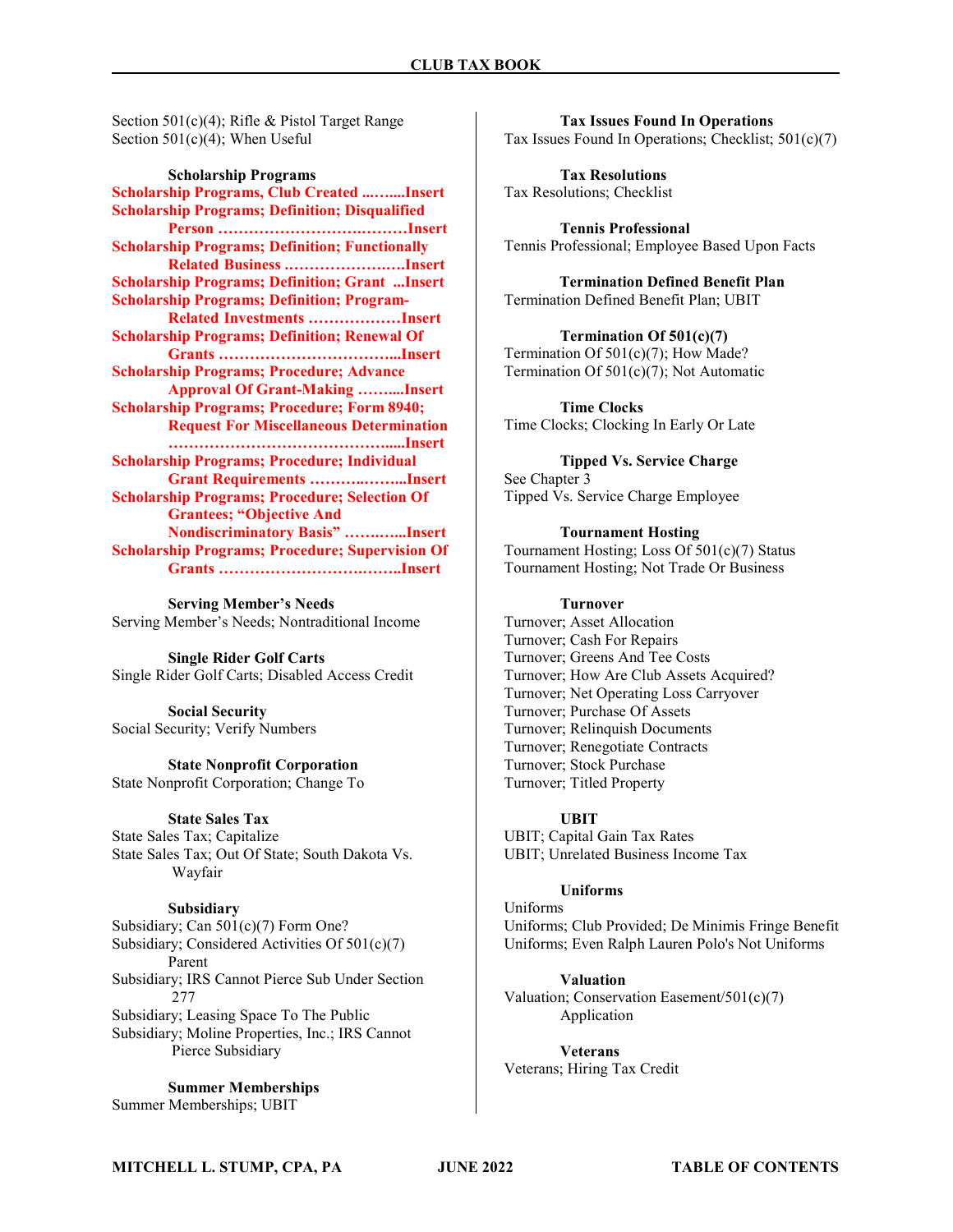## Voluntary Gratuities Voluntary Gratuities; Wage & Hour

#### Water Conservation

Water Conservation; Form 1099-G; Los Angeles Water Conservation; Payments Taxable?

## Web Site

Web Site; Checklist; 501(c)(7) Web Site; Development Web Site; IRS May Visit

Working For Privileges Working For Privileges

Yacht Club Yacht Club; Dances Open To Public Yacht Club; Gasoline Sales

Year End Year End; 52-53 Week Year End; Reporting Requirement; Checklist

## CHAPTER 3:

#### TIPPED VS. SERVICE CHARGE EMPLOYEE

## Form 4070

Form 4070; Club's Responsibility Form 4070; Employee's Report Of Tips To Employer Form 4070; Zero Amount Submitted Form 4070 & Form 4070A Explained; Publication 531

## Form 4070A

Form 4070A; Employee's Daily Record Of Tips Form 4070A; Substitute Employee's Daily Record Of Tips

## Form 4137

Form 4137; Employee's Failure To Report Tips To Club

Form 8027 Form 8027; Is It Required?

## Service Charge

Service Charge; Change Wording To Club Charge Service Charge; Disclosure Of Policy Service Charge Employee; California Court Ruling; May Qualify As Gratuities Service Charge Employee; Overtime Service Charge Employee; Overtime; Average Salary Including Service Charge Service Charge Employee; Overtime; Commission Exemption For Servers

Service Charge Employee; Overtime; Commission Sales Exemption Service Charge Employee; The Harvard Club Of Boston \$4M Settlement

## Tip Credits

Tip Credits; Defined Tip Credits; FLSA; 20% Of Time Performing Non- Tipped Work Test Tip Credits; Notice To Tipped Employees Required Tip Credits; Which Employees Qualify

## Tipped Employee

Tipped Employee; Dual-Capacity Employees; Overtime Tipped Employee; Employee Requirement Tipped Employee; Employer Requirement Tipped Employee; FLSA; How It Applies Tipped Employee; IRS Disclosure; Form 4137 Tipped Employee; Minimum Wage By State Tipped Employee; Overtime Tipped Employee; Overtime Calculated Tipped Employee; Tip Pooling Tipped Employee; Tip Sharing Tipped Employee; Tips Are Taxable

## Tipping Policy

Tipping Policy; Bag Staff; Checklist Tipping Policy; Voluntary Gratuity Vs. Mandatory Service Charge; Wage & Hour; Checklist

## Tips

Tips; 1995 Tax Guidance Tips; 2012 Tax Guidance Tips; Banquet Facilities Tips; Non-Tipping Club; Percentage Automatically Applied Tips; Withholding Required

## Tips Vs. Service Charge

Tips Vs. Service Charge; FICA Explained

Tips Vs. Service Charge; FICA, FUTA, Federal Tax Withholding

Tips Vs. Service Charge; How To Report

- Tips Vs. Service Charge; IRS Date Effective 1-1-14
- Tips Vs. Service Charge; IRS Directions To Agents

Wage & Hour

Wage & Hour; Tips Vs. Voluntary Gratuity

## CHAPTER 3a: OVERTIME AND WAGE & HOUR

Overtime; Calculations Overtime; Calculations; Alternative Methods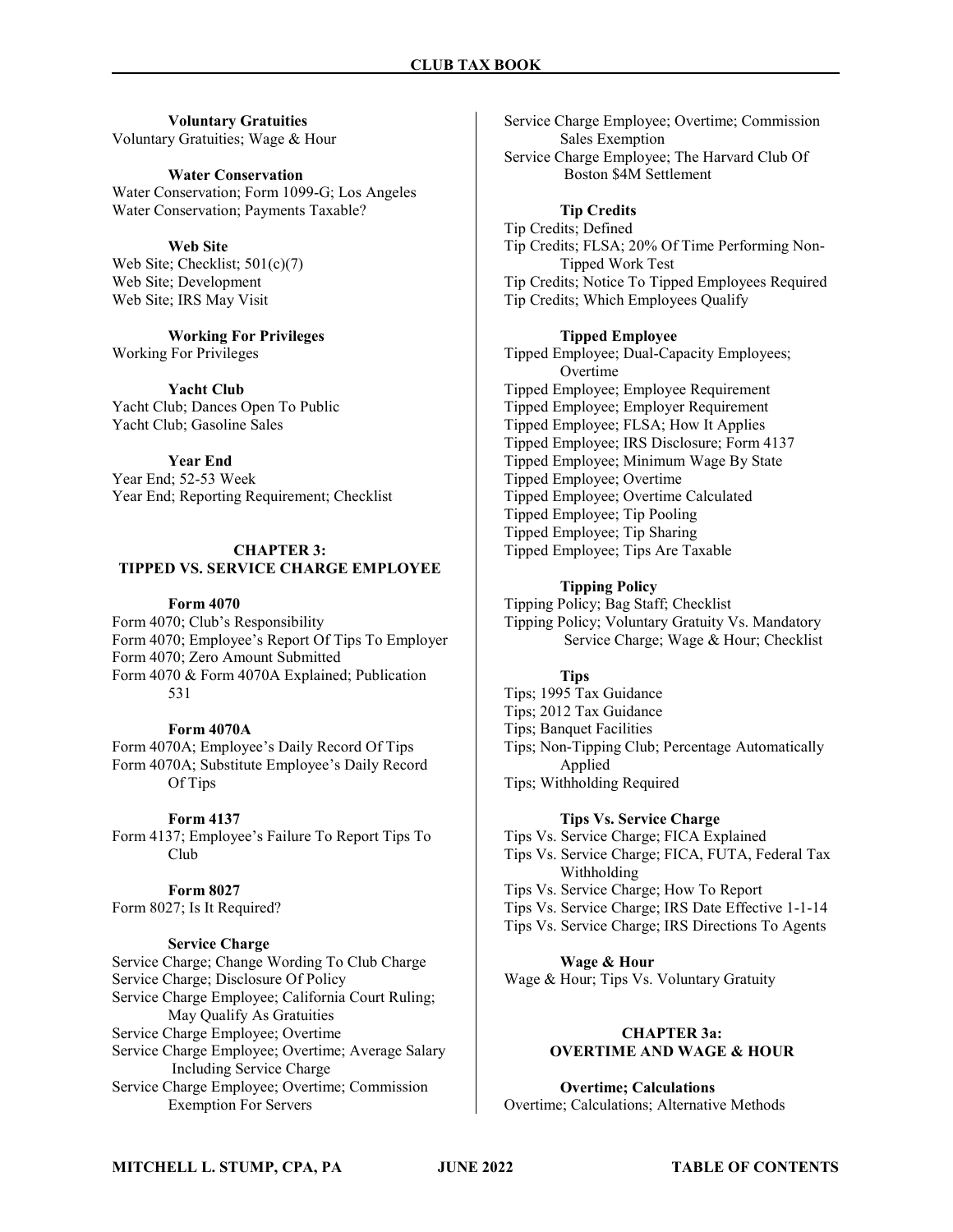Overtime; Calculations; Bonus To Increase Compensation Overtime; Calculations; Chinese Overtime; Calculations; Fluctuating Workweek; Bonuses, Commissions, and Additional Compensation Prohibited Overtime; Calculations; Fluctuating Workweek; Comparison Overtime; Calculations; Fluctuating Workweek; Concerns Overtime; Calculations; Fluctuating Workweek; Lower Rate As Hours Increase Overtime; Calculations; Fluctuating Workweek; Mirage? Overtime; Calculations; Fluctuating Workweek; No Requirement To Go Under 40 Hours Overtime; Calculations; Fluctuating Workweek; Sample Agreement Overtime; Calculations; Fluctuating Workweek; Week To Week; Not Season To Season Overtime; Calculations; Housing Taxable

## Overtime; Final Rule

Overtime; Final Rule; Delayed Overtime; Final Rule; 10% Nondiscretionary Bonuses And Incentive Payments Overtime; Final Rule; 12/1/16 Effective Date Overtime; Final Rule; 2016 Action Needed Overtime; Final Rule; \$47,476 (\$913 Per Week) Overtime; Final Rule; \$134,004 Highly Compensated Overtime; Final Rule; \$134,004 Highly Compensated; Fact Sheet #17H Overtime; Final Rule; W&H Fact Sheet

#### Wage & Hour; Exemption

Wage & Hour; Exemption; #17A Fact Sheet Wage & Hour; Exemption; Administrative Wage & Hour; Exemption; Administrative; Fact Sheet #17C Wage & Hour; Exemption; Computer-Related Wage & Hour; Exemption; Computer-Related; Fact Sheet #17E Wage & Hour; Exemption; Executive Wage & Hour; Exemption; Executive; Fact Sheet #17B Wage & Hour; Exemption; Professional Wage & Hour; Exemption; Professional; Fact Sheet #17D Wage & Hour; Exemption; Seasonal

Wage & Hour; Exemption; Seasonal; Operation & Receipts Test

Wage & Hour; Independent Contractor Wage & Hour; Independent Contractor

## Wage & Hour; Minimum Wage Wage & Hour; Minimum Wage Wage & Hour; Minimum Wage; Tipped Employee Wage & Hour; PGA of America

Wage & Hour; PGA Of America Manual

#### Wage & Hour; Position

Wage & Hour; Position; Aquatics Director Wage & Hour; Position; Asst. Golf Course Superintendent Wage & Hour; Position; Asst. Pro's; Executive? Wage & Hour; Position; Asst. Pro's; Hours Worked Wage & Hour; Position; Asst. Pro's; Professional Wage & Hour; Position; Asst. Pro's; Professional; Learned Wage & Hour; Position; Asst. Pro's; Professional; Teacher Wage & Hour; Position; Caddies Wage & Hour; Position; Chef; Executive Wage & Hour; Position; Chef; Sous Wage & Hour; Position; Classification Focus; Clubs Wage & Hour; Position; Club Department Heads Wage & Hour; Position; Event Coordinator Wage & Hour; Position; Membership/Marketing Director Wage & Hour; Position; PGA Teaching Professional Wage & Hour; Position; Trainers

## CHAPTER 4 FRINGE BENEFIT

## (A)

Fringe Benefit; Accountable Plans Fringe Benefit; Awards & Prizes

 $(C)$ Fringe Benefit; Cell Phones

## (D)

Fringe Benefit; De Minimis Fringe Benefit; Defined

#### (E)

Fringe Benefit; Educational Reimbursements & Allowances Fringe Benefit; Employee-Owned Vehicle

Fringe Benefit; Equipment Allowances

 (F) Fringe Benefit; Form W-2 Reporting

(H) Fringe Benefit; Health & Medical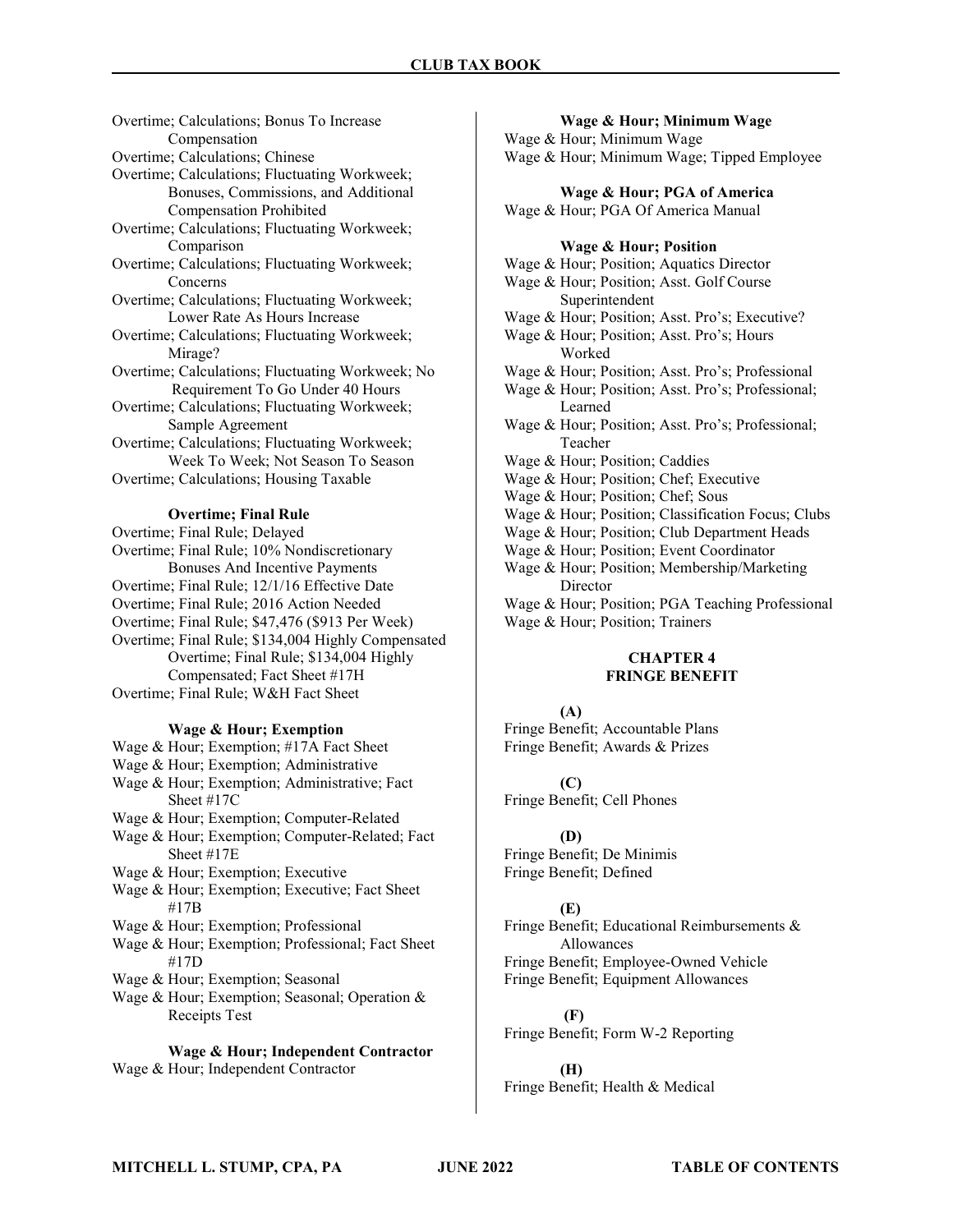(I) Fringe Benefit; Independent Contractors

(M) Fringe Benefit; Meals & Lodging Fringe Benefit; Moving Expenses

(N) Fringe Benefit; No-Additional-Cost Services Fringe Benefit; Non-Accountable Plans

(O) Fringe Benefit; Other Types Of Compensation

(P) Fringe Benefit; Professional Licenses & Dues

(Q) Fringe Benefit; Qualified Employee Discounts Fringe Benefit; Qualified Transportation

 (R) Fringe Benefit; Reporting Requirements

(T) Fringe Benefit; Travel Advances Fringe Benefit; Travel & Transportation Expenses

(V) Fringe Benefit; Volunteers

(W) Fringe Benefit; Working Condition

## CHAPTER 5: POLICY STATEMENTS AND GLOSSARY

## (C)

Code Of Ethics For Board Members Policy Compensation Process Policy Conflict-Of-Interest Policy Contemporaneous Documentation Policy

(D) Document Retention And Destruction Policy

## (F)

Financial Investment Policy Financial Statement Disclosure Policy Form 990 Disclosure Policy Form 1024 Disclosure Policy

(G) Governing Documents Disclosure Policy

(J) Joint Venture Policy

(P) Providing Form 990 To Governing Body Policy

(R) Red Flag Rule Policy

(S) Safeguard 501(c)(7) Status Policy

(V) Vendor Gift Policy

(W) Whistleblower Policy Whistleblower Policy; Whistleblower Hotline Glossary Of Terms

## CHAPTER 6: 501(c)(7) CLUB MARKETING Q & A's

## Advertising

Advertising; Bartering; Radio Spots Advertising; Bartering; Services Advertising; Bridal Show; Ad Advertising; Bridal Show; Hosting Advertising; Bridal Show; Trade Show Booth Advertising; For New Members; Legal Perspective Advertising; For New Members; Privacy Answer Advertising; For New Members; Realistic Answer Advertising; For New Members; Tax Answer Advertising; For Nonmembers; Privacy Answer Advertising; For Nonmembers; Realistic Answer Advertising; For Nonmembers; Tax Answer

## Credit Cards

Credit Cards; IRS Position Credit Cards; IRS Position; Member's Use At Club Credit Cards; IRS Position; Nonmember's Use At Club Credit Cards; Member's Use At Club; Business Card Credit Cards; Member's Use At Club; Business Card; Privacy Credit Cards; Member's Use At Club; Business Decision Credit Cards; Member's Use At Club; Frequent User Miles Credit Cards; Member's Use At Club; Member Income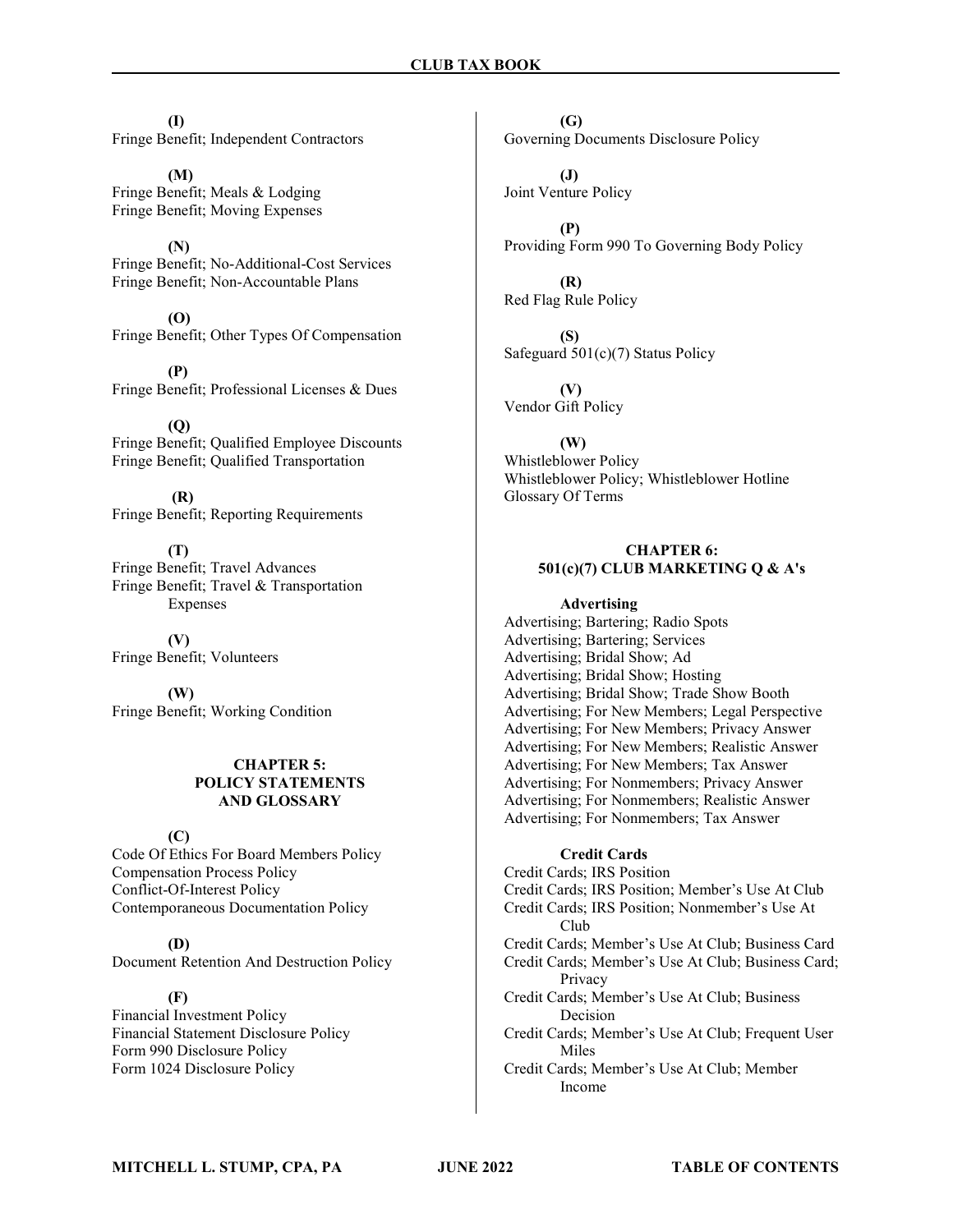Credit Cards; Nonmember's Use At Club; Business Decision Credit Cards; Nonmember's Use At Club; Nonmember Income Credit Cards; Nonmember's Use At Club; Public Accommodation Credit Cards; Privacy Position

## E-mail

E-mail

## Facebook

Facebook

## Form 1099

Form 1099; Existing Member Form 1099; New Member Form 1099-DIV; Equity Member Form 1099-DIV; New Member Form 1099-DIV; Non-Equity Member

#### Founder Members

Founder Members

#### Free

Free; Documented Golf; For Board Members Free; Documented Meal; For Board Members Free; Dues; Current Board Member Free; Dues; Current Board President Free; Dues; Past Board Member Free; Golf; For Prospects Free; Golf; For Prospects; And Sponsoring Member Free; Meal; For Prospects Free; Meal; For Prospects; And Sponsoring Member Free; Membership Given To Charity Auction Free; Undocumented Golf; For Board Members Free; Undocumented Meals; For Board Members

#### Installment Payments

Installment Payments; New Members

## Lifetime Members

Lifetime Members

#### Member Credits

Member Credits; Sponsoring Of A New Member; Beverage

- Member Credits; Sponsoring Of A New Member; Clubhouse
- Member Credits; Sponsoring Of A New Member; Dining Room
- Member Credits; Sponsoring Of A New Member; Dues
- Member Credits; Sponsoring Of A New Member; Food

Member Credits; Sponsoring Of A New Member; Golf Department

Member Credits; Sponsoring Of A New Member; Spa

Membership Director Membership Director; Use Of Club Facilities;

## Memberships

Marketing

Memberships; Annual Memberships; Annual Rental Memberships; Corporate Memberships; Corporate Sponsored Memberships; Daily Memberships; Junior Memberships; Legacy Memberships; Monthly Memberships; Property Owners Association Memberships; Senior Memberships; Six-Month Memberships; Social Memberships; Sport Memberships; Summer Memberships; Temporary Memberships; Temporary Rental Memberships; Trial Memberships; Weekly Memberships; Young Executives

## New Equity Member

New Equity Member Credits; Beverage New Equity Member Credits; Dues New Equity Member Credits; Food New Equity Member Credits; Golf New Equity Member Credits; Tennis

#### New Non-Equity Member Credits

New Non-Equity Member Credits; Beverage New Non-Equity Member Credits; Dues New Non-Equity Member Credits; Food New Non-Equity Member Credits; Golf New Non-Equity Member Credits; Tennis

#### **Newsletters**

Newsletters; Solicitation; Ad Space; Member Newsletters; Solicitation; Ad Space; Nonmember Newsletters; Solicitation; Nonmember Banquets Newsletters; Solicitation; Nonmember Participation Newsletters; Solicitation; Nontraditional Activity; Baked Goods Newsletters; Solicitation; Nontraditional Activity; Catering At Member's Home Newsletters; Solicitation; Nontraditional Activity;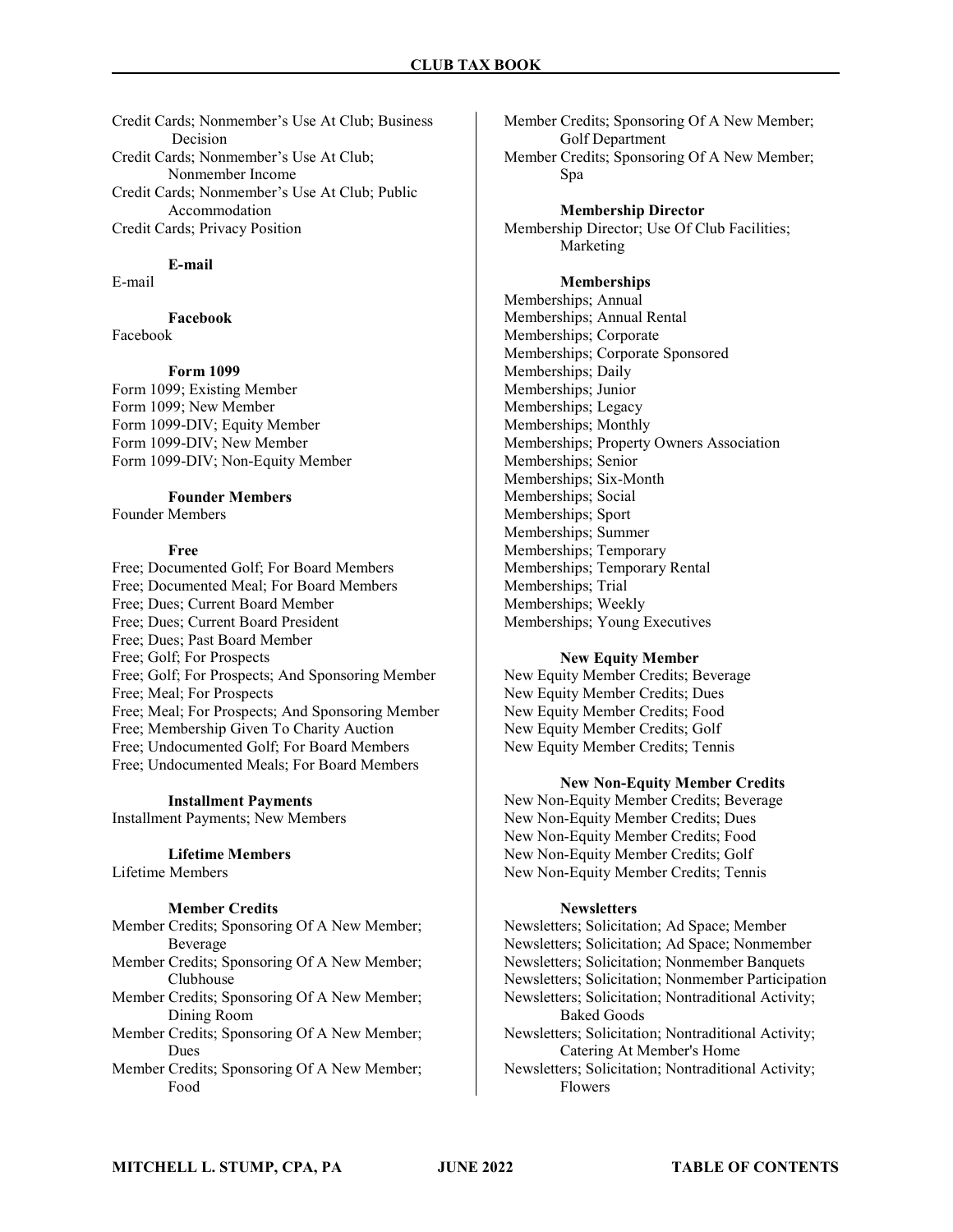Newsletters; Solicitation; Nontraditional Activity; Food-To-Go Newsletters; Solicitation; Nontraditional Activity; Holiday Ham Dinners Newsletters; Solicitation; Nontraditional Activity; Pizza Delivery Newsletters; Solicitation; Nontraditional Activity; Thanksgiving Dinners Newsletters; Solicitation; Nontraditional Activity; Wine Club Sales Newsletters; Solicitation; Wedding Capital Of The World

#### Nonmember

Nonmember; Charitable Event Nonmember; Conference Nonmember; Golf Outing Nonmember; Swimming Event Nonmember; Tennis Event Nonmember; Wedding Nonmember; Yachting Event

## Reciprocal Arrangements

Reciprocal Arrangements; Formal Reciprocal Arrangements; Informal Reciprocal Arrangements; Informal; Pro To Pro Reciprocal Arrangements; Internet Based

## **Twitter**

Twitter

## Website

Website; Solicitation; Nonmember Participation Website; Solicitation; Nontraditional Activity Participation

## CHAPTER 7 ARTICLES ON CLUB TAX ISSUES

#### $(401(k))$

401(k)'s And Retirement Planning

#### (457)

457 Deferred Compensation Plans And 501(c)(7)'s Problems

#### $(501(c)(7))$

501(c)(7) Clubs Advertising For New Members 501(c)(7) Clubs Obtain New Revenue Ruling 501(c)(7) Loss Of Tax Exemption Real! 501(c)(7) Tax-Exempt Club's Nontraditional Activities 501(c)(7)'s – What Marketing Can We Do?

(A)

Are Clubs Overlooking A Technology Advance For Club Reciprocals?

 $(C)$ Cash Tips; Should You Disclose? Club Taxation: Developer – Initiated Tax Issues

## (D)

Determining Tax Status Of Caddies Does A Section 457 Plan Work With 501(c)(7)'s

#### (F)

FIN 48: The Death of  $501(c)(7)$  Tax-Exempt Clubs? Final 337 Regulations Bad News For Clubs Wanting To Be 501(c)(7)

#### (G)

Golf / Tennis Pro – Employee Status Great Ideas That Don't Work; A 501(c)(7) "Nontraditional" Primer

#### (I)

Identifying And Recording Nonmember Income In Exchange: Reciprocal Arrangements Between 501(c)(7) Clubs Insurance Against Loss Of Initiation Fees

(M) Marketing Incentives – What Tax Cost?

(N) Nonmember Income & Its Effects

## (R)

Renovation Dollars And Sense: Understanding The Tax Implications Of A Club Renovation Resale Of Memberships Under Section 277; IRS Position Resources For The Club Treasurer

## (S)

Section 277 And AMT Should Clubs Consider Corporate Memberships?

## (T) Tangible Personal Property Tax The Internet and  $501(c)(7)$  Clubs

(U) Under Contract: Employee Or Independent Contractor?

(V) View Easements; An Unused Club Asset?